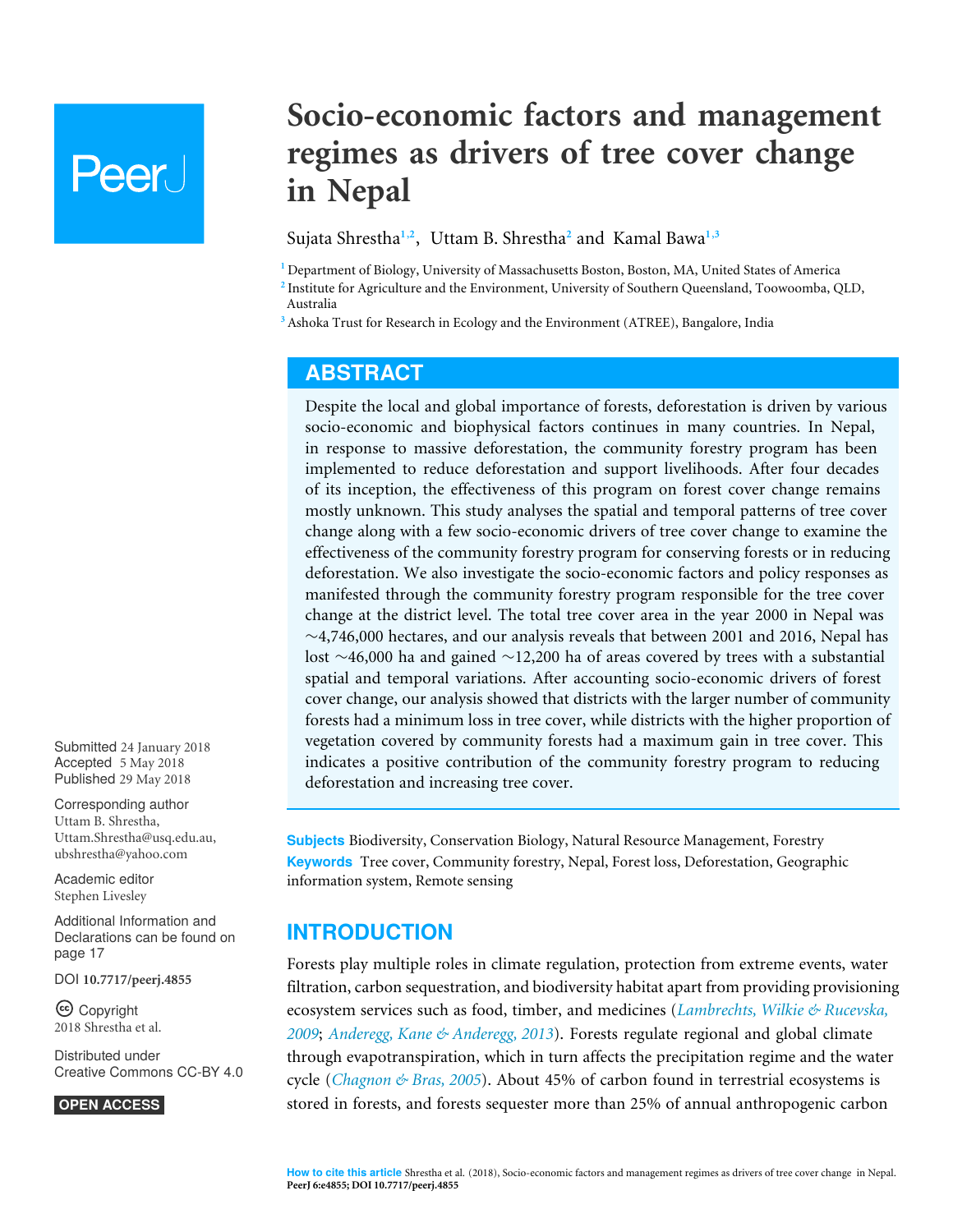emissions from the atmosphere (*[Pan et al., 2011](#page-22-0)*). Forests, with the majority of the world's terrestrial species of plants, animals, and microorganisms, are also one of the richest biological areas on Earth (*[Lindenmayer, Margules & Botkin, 2000](#page-21-1)*). Furthermore, about 1.3 billion people, primarily in developing countries, rely on forests for their subsistence livelihoods and a significant part of cash income (*[Wasiq & Ahmad, 2004](#page-23-0)*).

Despite the important and critical role forests' play in maintaining essential functions of our planet and in human welfare, the process of converting forested land to other land uses such as cropland, pasture, mining, and urban areas is persistent (*[Keenan et al., 2015](#page-21-2)*). Although the rate of deforestation has slowed down in recent years, it is still alarmingly high (*[FAO, 2010](#page-19-1)*). About 13 million hectares (ha) of forests were lost annually from 2010 to 2015 at the global scale, and the extent of forest loss is higher in tropical countries (*[Hansen et al., 2013](#page-20-0)*; *[FAO, 2015](#page-19-2)*), where biological diversity as well as reliance on forests for subsistence level livelihoods are the highest. Deforestation has caused degradation of quality and amount of ecosystem services around the world reducing biodiversity, undermining the flood retention capacity and soil stability as well as producing negative impacts on local livelihoods and regional economies (*[Wagner, Yap & Yap, 2015](#page-23-1)*). The global deforestation is causing a significant amount of carbon emission (8–10% of total) contributing to global climate change and environmental degradation affecting human wellbeing (*[Le Quéré et](#page-21-3) [al., 2016](#page-21-3)*; *[Lambrechts, Wilkie & Rucevska, 2009](#page-21-0)*). Therefore, efforts for accurate monitoring of forests at different scales have received particular attention in recent years (*[FAO, 2015](#page-19-2)*; *[Shimada et al., 2014](#page-23-2)*).

### **Forest cover change and its drivers**

Deforestation is influenced by a wide range of factors such as agricultural expansion, insecure land tenure, international markets, colonization, infrastructure and road building, urbanization, mining, grazing, uncontrolled fire, political unrest, fuelwood extraction, and timber logging (*[Angelsen & Kaimowitz, 1999](#page-18-1)*; *[Geist & Lambin, 2002](#page-19-3)*; *[Rudel et al., 2009](#page-23-3)*; *[Ferretti-Gallon et al., 2014](#page-19-4)*). Various demographic, socioeconomic, biophysical, political, cultural, and technological drivers, acting individually or synergistically, stimulate the anthropogenic activities of the agents (i.e., small farmers, ranchers, plantations, loggers) causing deforestation or forest degradation (*[Angelsen & Kaimowitz, 1999](#page-18-1)*; *[Kissinger, Herold](#page-21-4) [& Sy, 2012](#page-21-4)*). For example, an increase in human population requires more land for food, space, and other commodities resulting in the conversion of forest areas into agriculture or other land uses (*[Kanninen et al., 2007](#page-21-5)*). A synthesis of more than 140 economic models analyzing the causes of tropical deforestation showed that more roads, higher agricultural prices, lower wages and a shortage of off-farm employment lead to more deforestation, while the effect of technical change, agricultural input prices, household income levels and tenure security on deforestation is unknown, and the role of macroeconomic factors such as population growth, poverty reduction, national income, economic growth, and foreign debt on deforestation is ambiguous (*[Angelsen & Kaimowitz, 1999](#page-18-1)*). However, the drivers of deforestation vary across geographical locations and historical contexts; over the last 50 years, the agents of deforestation have changed (*[Laurance & Balmford, 2013](#page-21-6)*). Historically, forests were cleared for crops or livestock, and small farmers were considered as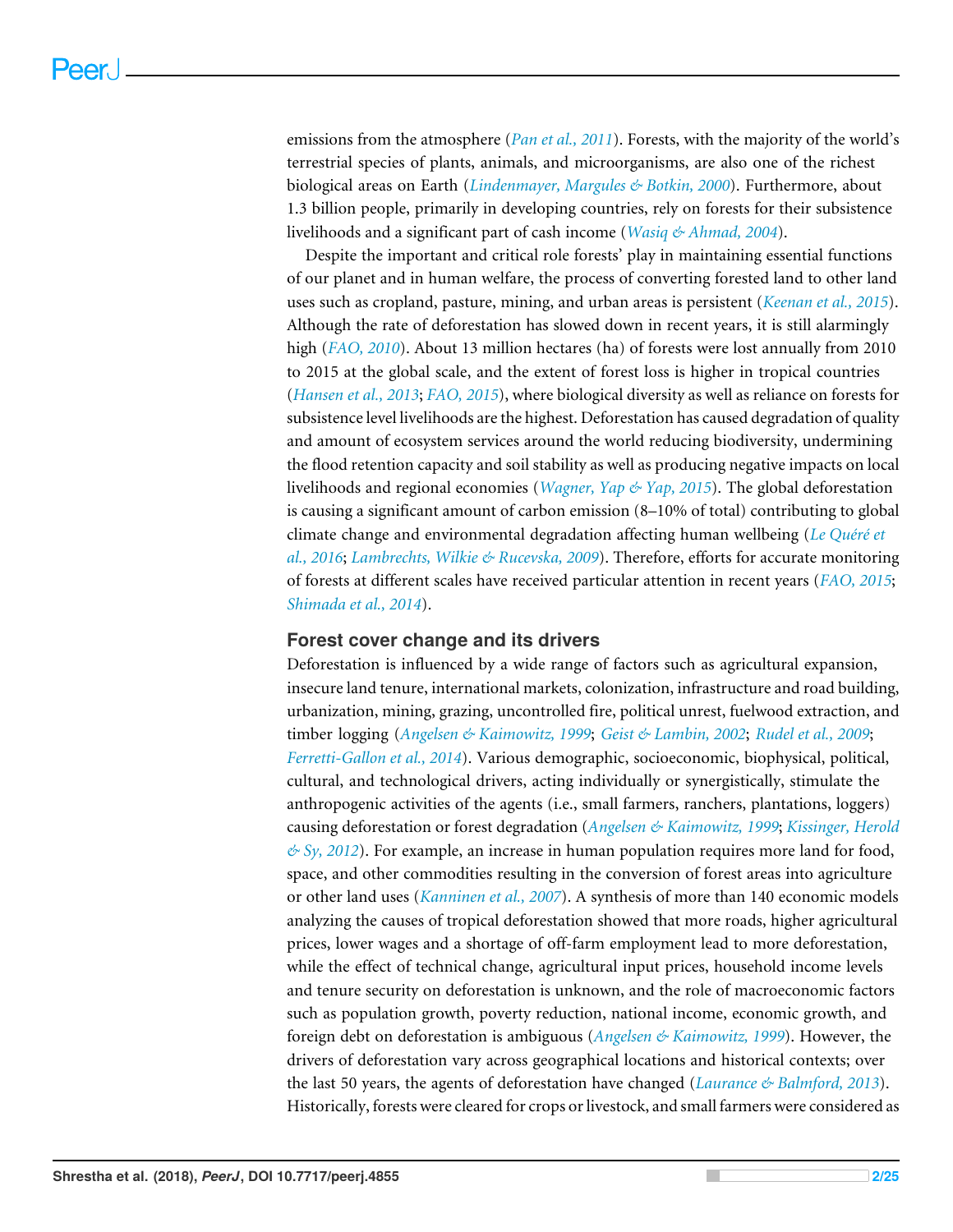a major driver of deforestation. Conversely, after economic globalization since 1990, forests have been cleared for massive agricultural expansion, road building, wood extraction, and infrastructure development (*[Rudel et al., 2009](#page-23-3)*; *[Laurance & Balmford, 2013](#page-21-6)*). A large-scale agriculture expansion for cattle ranching, soybean and palm oil production, and timber logging is causing deforestation in many countries such as Brazil and Indonesia (*[Brown](#page-18-2) [et al., 2005](#page-18-2)*; *[Morton et al., 2006](#page-22-1)*; *[Arima et al., 2011](#page-18-3)*).

Various approaches were adopted globally such as the establishment of protected areas, forest restoration, protection and afforestation activities, and provision of economic incentives to reduce and prevent deforestation or forest degradation (*[Brooks, Waylen &](#page-18-4) [Mulder, 2012](#page-18-4)*; *[Le Saout et al., 2013](#page-21-7)*). Around 15.4% of the world's land area (*[Deguignet](#page-19-5) [et al., 2014](#page-19-5)*) and about 24% of the total area of Nepal are covered by protected areas (*[GoN, 2014b](#page-20-1)*), which have contributed to reducing deforestation and conserving forests. As an alternative to strict protection, as practiced in protected areas, community-based conservation initiatives such as community forestry programs adopted in Nepal and other developing countries also play a successful role in forest protection (*[Brooks, Waylen &](#page-18-4) [Mulder, 2012](#page-18-4)*; *[Porter-Bolland et al., 2012](#page-22-2)*). More recently, reforestation has been a global phenomenon, and many developing countries have gone through a forest transition–a shift from net loss to a net increase of forest cover (*[Meyfroidt & Lambin, 2011](#page-22-3)*). During 1990– 2015, a net loss of the forest area has been slowing down and afforestation has increased at a global scale primarily in 13 tropical countries, forest transition has undergone since 1990 (*[Sloan & Sayer, 2015](#page-23-4)*). Forest transitions result from various trends such as natural regeneration of forests, forest plantation, and adoption of agroforestry (*[Meyfroidt &](#page-22-3) [Lambin, 2011](#page-22-3)*). Migration of farmers from rural areas to urban centres and an economic shift from agriculture to industry and services stimulate forest recovery and gain (*[Aide &](#page-17-0) [Grau, 2004](#page-17-0)*). In the context of South Asia including Nepal, reforestation and regrowth of forest are attributed to human drivers, particularly to the devolution of forest management to local communities in the form of community forestry (*[Nagendra, 2009](#page-22-4)*).

Globally, community forest management (CFM) has been considered a promising approach to sustainable forest management over the past few decades (*[Arnold, 2001](#page-18-5)*). Although it has various definitions and interpretations, CFM is a government-approved form of forest management in which the rights, responsibilities, and authority for forest management rest, at least in part, with local communities (*[Newton et al., 2015](#page-22-5)*). The primary aim of CFM is maintaining ecological sustainability (reduce deforestation, preserve biodiversity) while improving livelihoods of the local community (*[Bowler et](#page-18-6) [al., 2012](#page-18-6)*). Despite some examples of CFM failures (*[Tole, 2010](#page-23-5)*; *[Bowler et al., 2012](#page-18-6)*), in many countries, it has produced successful outcomes such as improvement of forest cover, increase in plantation zones, equity of benefit sharing, or reduction of community poverty (*[Pagdee, Kim & Daugherty, 2006](#page-22-6)*). In some tropical countries, the community managed forest plays more important role in maintaining forest cover than protected areas; community forestry has lower deforestation rates than protected areas do (*[Porter-Bolland](#page-22-2) [et al., 2012](#page-22-2)*). Despite these mixed outcomes, CFM is the widespread approach to forest management in developing countries, including Nepal. In the context of climate change, CFM is now viewed as an option to reduce greenhouse gas emission through REDD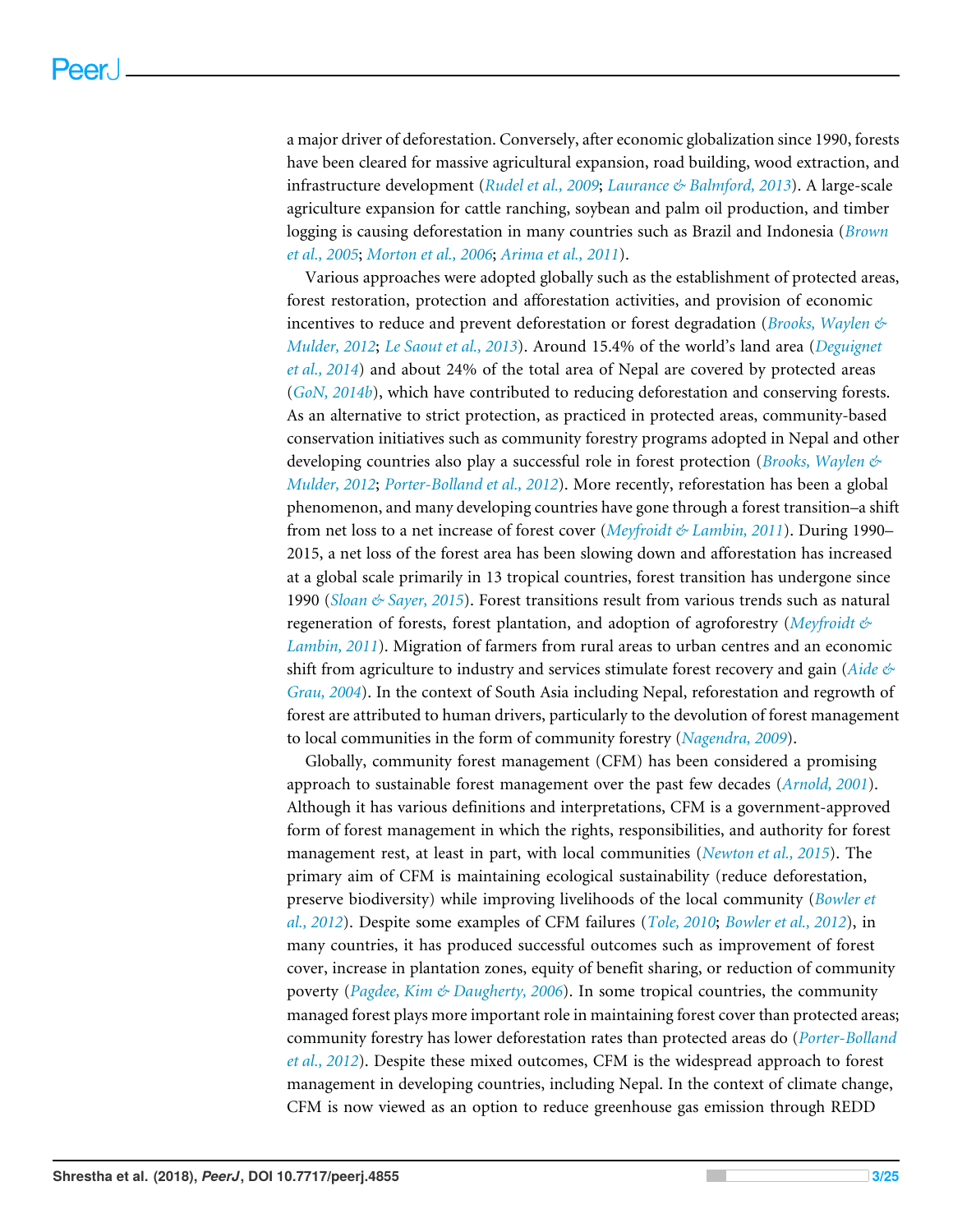+ (Reducing Emissions from Deforestation and Forest Degradation), a global climate change mitigation mechanism, which has been under negotiation by the United Nations Framework Convention on Climate Change (UNFCCC) (*[Agrawal & Angelsen,](#page-17-1) [2009](#page-17-1)*).

Nepal has a promising history of forest management and shows an excellent example of community-based forest conservation globally although the country has only 5.96 million hectares forests (40.36% of the country's land area). Concerned with massive deforestation and forest degradation in the early 1970s, Nepal initiated one of the most extensive community forestry (CF) programs in the world by handing government-controlled forests over to community forestry users groups (CFUGs) formed by local communities through an enactment of the Panchayat Forest Rules (*[Acharya, 2002](#page-17-2)*). Since then, about 1.8 million ha of the forest areas have been handed over to and managed by, 19,361 CFUGs (approximately 1.45 million households or 35% of Nepal's population) under community-based forest management program (*[DoF, 2015](#page-20-2)*). The community forests provide various ecosystem goods and services to the local communities and help to global communities by sequestering a significant amount of carbon. Nepal has recently joined to the United Nations collaborative initiative on  $REDD + program$  one of the leading global efforts to reduce deforestation and mitigate climate change, prepared a Readiness Preparation Proposal (R-PP), and formed REDD+ institutional framework (*[MoFSC, 2012](#page-20-3)*; *[UN-REDD/REDD Cell, 2014](#page-23-6)*). Finally, under the most recent United Nations Framework Convention on Climate Change (UNFCCC) agreement in Paris to reduce emissions, Nepal's Intended Nationally Determined Contributions (INDCs) to emissions assign a vital role to forests. Nepal aims to enhance forest carbon stock by 5% by 2025 as compared to 2015 levels and decrease mean annual deforestation rates by 0.05% from 0.44% (*[DFRS, 2015](#page-20-4)*).

Nepal does not have a long-recorded history of deforestation or forest cover change. The initiation of large-scale monitoring of forest cover change occurred only after 1960 although deforestation has been a major issue in Nepal. From 1964 to 1994, about 2.1 million ha of forests were converted to shrubland or other land uses (*[Acharya et al., 2015](#page-17-3)*). FAO data showed that the annual loss of forest in the period between 2000 and 2005 was 1.39%, which remained stable during 2005–2010 (*[FAO, 2010](#page-19-1)*). However, forest cover change at the national level has not been assessed in Nepal after the second National Forest Inventory in 1999; therefore, there is no critical information available about forest cover change at the national level in Nepal in recent years (*[DFRS, 2015](#page-20-4)*). Most of the recent studies on forest cover change were conducted in small areas (*[Uddin et al., 2015a](#page-23-7)*; *[Uddin et al., 2015b](#page-23-8)*; *[Niraula et al., 2013](#page-22-7)*; *[Poudel, Fuwa & Otsuka, 2015](#page-22-8)*). Some recent studies have outlined both drivers and underlying causes of deforestation and forest degradation in Nepal. A total of nine major drivers of deforestation and forest degradation: (i) forest fire, (ii) overgrazing, (iii) unsustainable utilization of forest products, (iv) weak forest management practices, (v) infrastructure development, (vi) urbanization and resettlement, (vii) encroachment, (vii) invasive species and (ix) mining were identified (*[REDD Implementation Center, 2013](#page-22-9)*). Likewise, population distribution, migration, poverty, high dependency in forest products, insecure forest tenure are major underlying causes of deforestation and forest degradation in Nepal (*[Acharya et al., 2015](#page-17-3)*). We use available data on the drivers and underlying causes of deforestation and analyse: (a) the spatial and temporal patterns of the tree cover change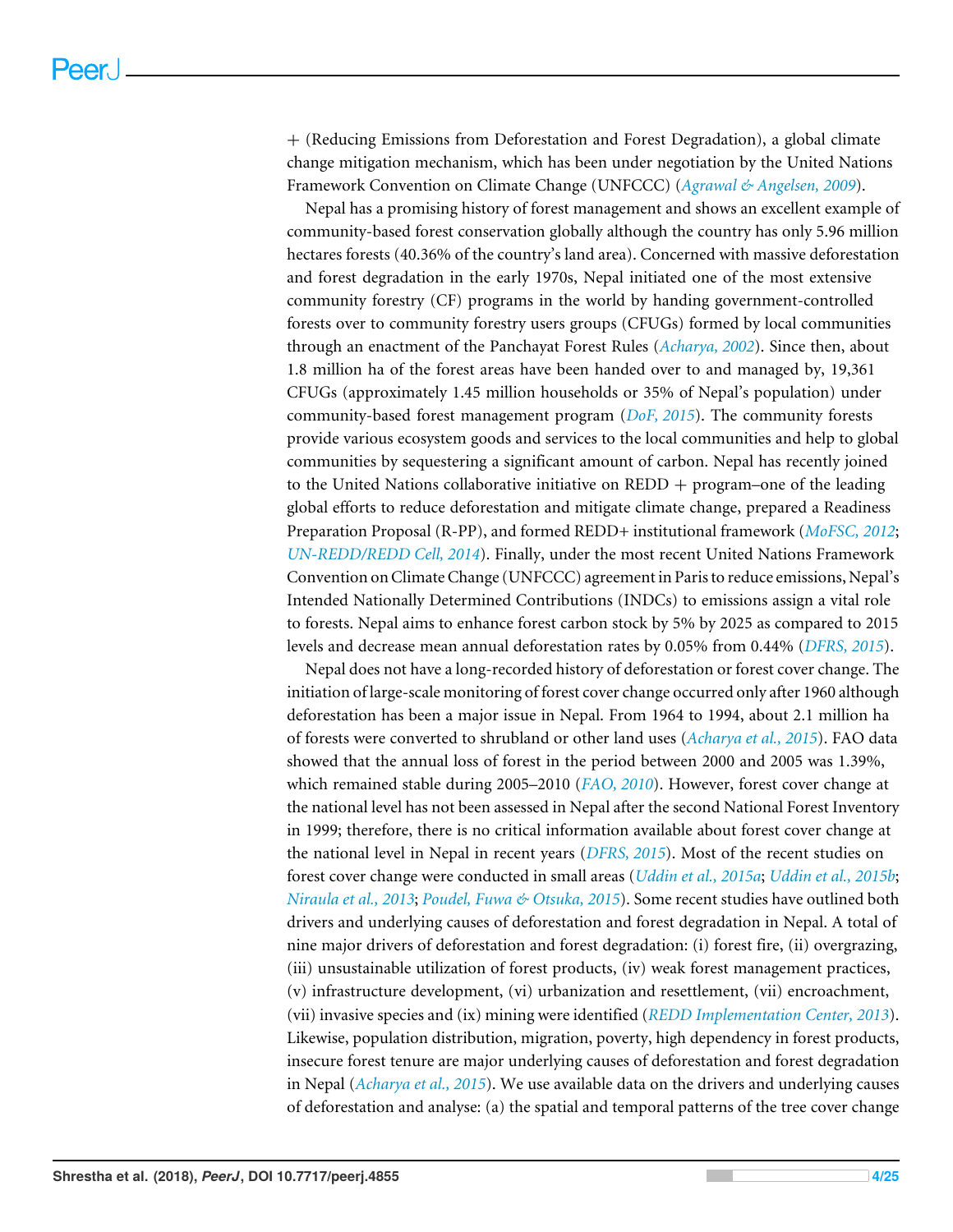in Nepal from 2001–2016, (b) the socio-economic drivers of forest cover change, and (c) the effectiveness of community forestry programs on the tree cover dynamics. Our efforts mark the first attempt to analyse the tree cover change for the entire country (albeit at the district level), relate this loss and gain to socio-economic drivers, and identify policy-relevant interventions (community forestry) needed to stem deforestation and forest conservation.

# **MATERIALS AND METHODS**

## **Study area**

Nepal provides an excellent case study to understand the effectiveness of community-based institutions on forest conservation as a significant portion of the forests of this country is managed by local communities. The entire country, Nepal  $(Fig, 1)$  with a geographical area of 147,181 km<sup>2</sup>, was divided into five physiographic zones-High Himal, High Mountain, Hill, Siwalik, and Terai–based on climate, soil, elevation, topography, vegetation and forest types (*[LRMP, 1986](#page-21-8)*). Forest and agriculture sectors have the highest contributions to the national gross domestic product (GDP), contributing 26.1% share of the total GDP of Nepal (*[CBS, 2015b](#page-20-5)*). About 69% of the employed population in Nepal is engaged in agriculture, forestry, and fishing (*[CBS, 2015a](#page-20-6)*). The country is politically divided into 75 districts; the district is the lowest spatial unit used here for data analysis, as most of the demographic, socio-economic, and environmental data are available only at the district level in Nepal. We believe that district-level analysis does not compromise data availability and spatial accuracy.

# **Tree cover data**

We used a subset of global tree cover data provided by global forest watch (*[Hansen et al.,](#page-20-0) [2013](#page-20-0)*, updated every year). The global forest watch offers the highest resolution datasets (30 m ground resolution) of tree cover using Google Earth Engine and Landsat's satellite imagery for the entire globe. The data show both the extent and change of tree cover globally (*[Hansen et al., 2013](#page-20-0)*). We called it tree cover; however, it is synonymously called forest cover. Unfortunately, there is no shared definition of forests globally. Generally, forests are defined for specific purposes, based on views, concepts, and priorities (*[Chazdon](#page-19-6) [et al., 2016](#page-19-6)*). Three common criteria: canopy cover, intact-area, and the height of the trees are commonly used for defining forests, but these criteria are not uniformly used by different agencies and countries. For example, Food and Agriculture Organization of the United Nations (FAO) uses 5 m for the height of trees, 10% crown cover and 0.5 ha for minimum size of forest (*[Lambrechts, Wilkie & Rucevska, 2009](#page-21-0)*) whereas UNFCCC calls forests for area of 0.05–1 ha with 10–30 % canopy and >2–5 m tall trees (*[Sasaki &](#page-23-9) [Putz, 2009](#page-23-9)*). These differences in definitions and methodologies used to map and monitor forests often lead to differing results (*[Lambrechts, Wilkie & Rucevska, 2009](#page-21-0)*). Furthermore, the definition and assessment issues have handicapped the efforts to understand the tree cover dynamics (*[Rudel et al., 2016](#page-23-10)*). The definition of tree cover adopted for this study was 'all the vegetation area greater than 5 m in height with the canopy cover of at least 30%' as used by *[Hansen et al. \(2013\)](#page-20-0)* since we used Hansen's data from the Global Forest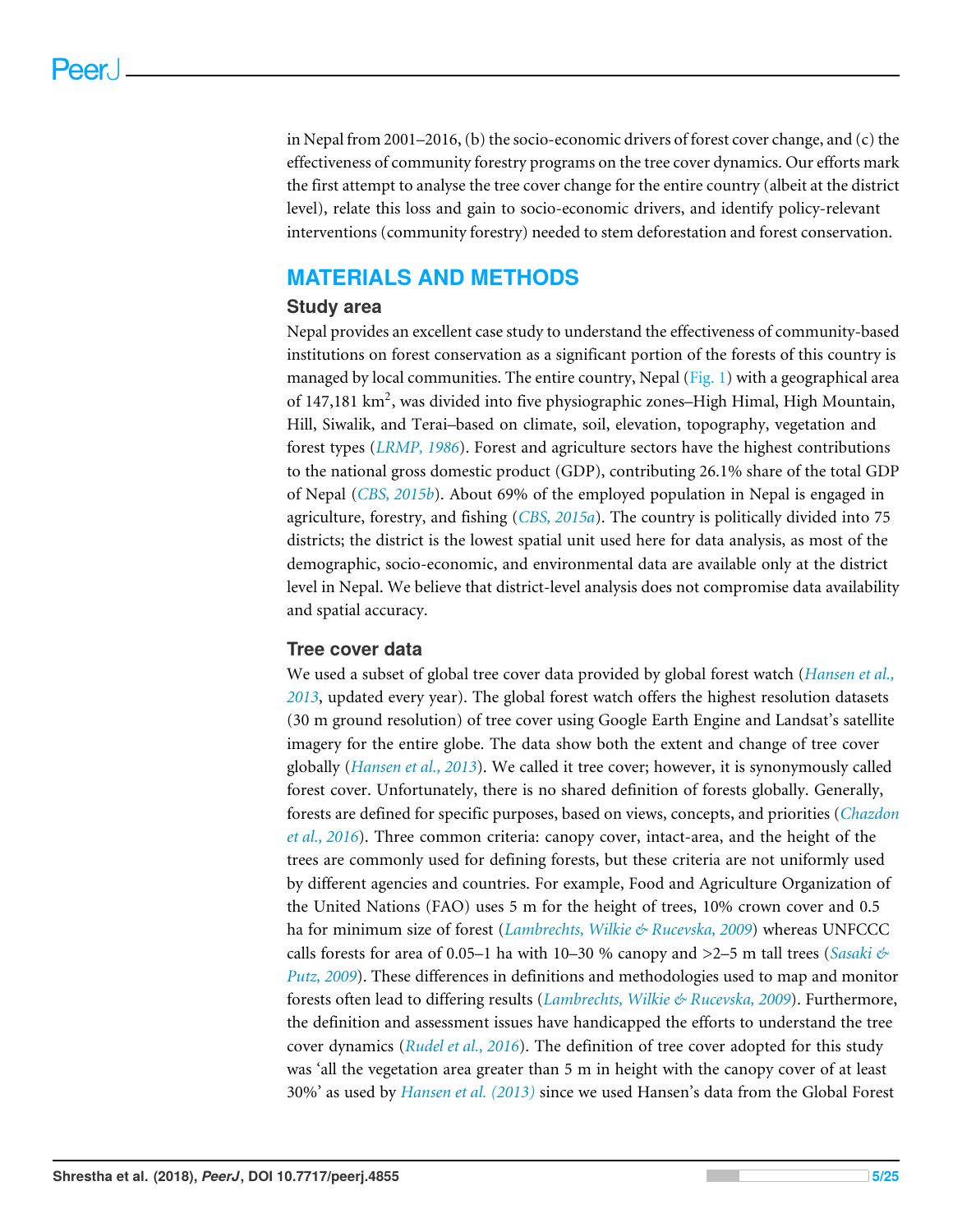<span id="page-5-0"></span>

Watch. We disaggregated tree cover change (loss and gain) data for the 75 districts and five physiographic zones of Nepal.

# **Drivers of tree cover change and policy responses**

According to*[Angelsen & Kaimowitz \(1999\)](#page-18-1)*, the framework of deforestation should consider five types of variables (the magnitude and location of deforestation as a dependent variable, the agents of deforestation, the choice variables, agents' decision parameters, the macroeconomic variables, and policy instruments) in the models of deforestation. We selected a list of potential factors of deforestation and forest degradation in the context of Nepal after carefully reviewing the literature on global and local drivers of–and causes to–forest cover change, while also considering the availability of data. We did not consider some factors associated with deforestation and forest degradation identified by previous studies (*[Angelsen & Kaimowitz, 1999](#page-18-1)*) as relevant to Nepal. For example, some of the immediate causes of deforestation listed by *[Angelsen & Kaimowitz \(1999\)](#page-18-1)* such as agriculture prices, prices of agricultural inputs and credit and underlying causes of deforestation such as timber prices, external debt, trade and structural adjustment may be associated with deforestation in Nepal but the data is not available.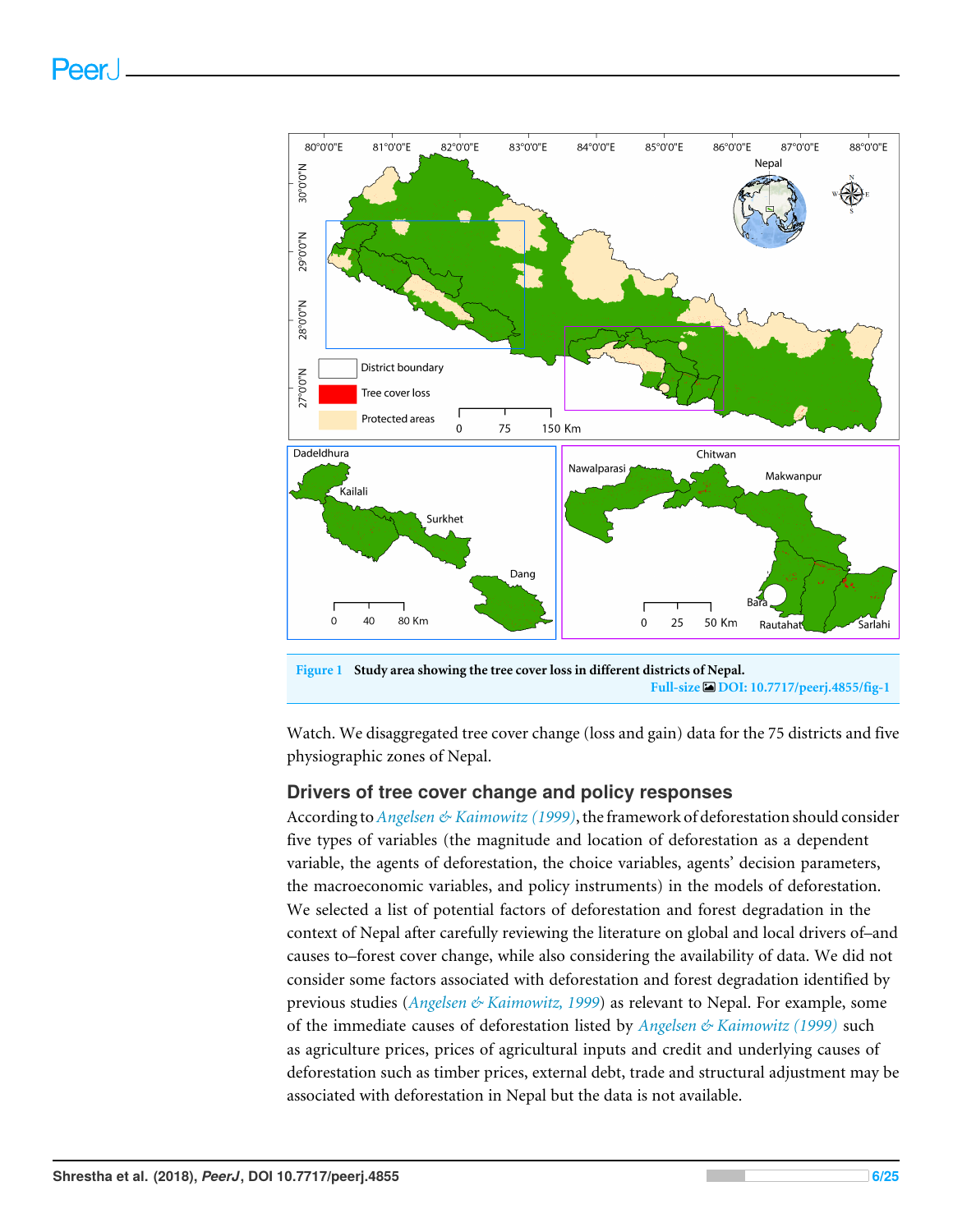Data on various factors associated with deforestation and forest degradation such as demographic (population density, migration), economic (poor people density, livestock density), social (human development index, percentage of households using fuelwood for cooking), and environmental (fire, road length, elevation, slope) along with the policy response variables (number of community forest user groups and the share of the major vegetation area covered by community forest) were gathered from various sources [\(Table 1\)](#page-7-0). In the following paragraphs, we provide our justification for selecting these factors.

The population is widely seen as an underlying driver of deforestation (*[Angelsen &](#page-18-1) [Kaimowitz, 1999](#page-18-1)*; *[Kissinger, Herold & Sy, 2012](#page-21-4)*). In the natural resource-dependent country like Nepal, population growth increases demand for natural resources primarily forests and requires more lands for habitation. As the population grows, more people are living in the cities, and urbanization is considered as one of the major drivers of deforestation in Nepal (*[REDD Implementation Center, 2013](#page-22-9)*). A high unemployment rate coupled with population growth has accelerated both domestic and international migrations in Nepal, and the country has emerged as a remittance-dependent economy shaped by the earnings of labour migrants for foreign employment. Remittance contributes around 29% to the Gross Domestic Product (GDP) of Nepal, making the nation top third among the countries in terms of remittance contributions to GDP (*[World Bank,](#page-24-0) [2016](#page-24-0)*). Migration particularly labour migration has resulted in land abandonment and the conversion of agricultural land into other land use such as forests, shrubs or fallow in some areas (*[Paudel,](#page-22-10) [Tamang & Shrestha, 2014](#page-22-10)*). Therefore, population density and migration are considered as dependent variables in our model. We used the most recent national population census as a demographic variable (*[CBS, 2012](#page-20-7)*). We also included the data on out-migration (the number of people migrated abroad for employment as there is no data on internal migration available) (*[GoN, 2014a](#page-20-8)*). To normalize the effect of the district size, we calculated the number of migrant per unit area in a district by dividing the total number with the area of a district outside the protected areas and used in the model.

Human development index, which measures income, health, and education, is linked with deforestation and hence incorporated in our model; countries with low HDI has a high rate of deforestation and vice versa (*[Jha & Bawa, 2006](#page-20-9)*). Although income and poverty are correlated, poverty is a multidimensional social phenomenon (*[Anand & Sen, 1997](#page-18-7)*). There is a high rate of poverty in naturally forest-dense areas, and poverty is considered as an important underlying cause of forest conversion by smallholders (*[Chakravarty et al., 2012](#page-19-7)*). However, the linkage between poverty and forest degradation is ambiguous (*[Angelsen &](#page-18-1) [Kaimowitz, 1999](#page-18-1)*) and the natural resource degradation may depend on a complex range of choices and tradeoffs available to the poor (*[Barbier, 2010](#page-18-8)*). Nepal still has a large number of people living in poverty and has a low score in HDI. Therefore, we accounted for HDI and poverty in our model. District wise figures of HDI and number of poor people obtained from the latest human development report (*[NPC/UNDP, 2014](#page-22-11)*). To normalize the effect of the district size, we calculated the number of poor people per unit area (poor people density) in a district and used in the model.

Overgrazing is considered as one of the major drivers of forest loss and degradation in Nepal (*[Acharya et al., 2015](#page-17-3)*; *[REDD Implementation Center, 2013](#page-22-9)*). Grazing in the forested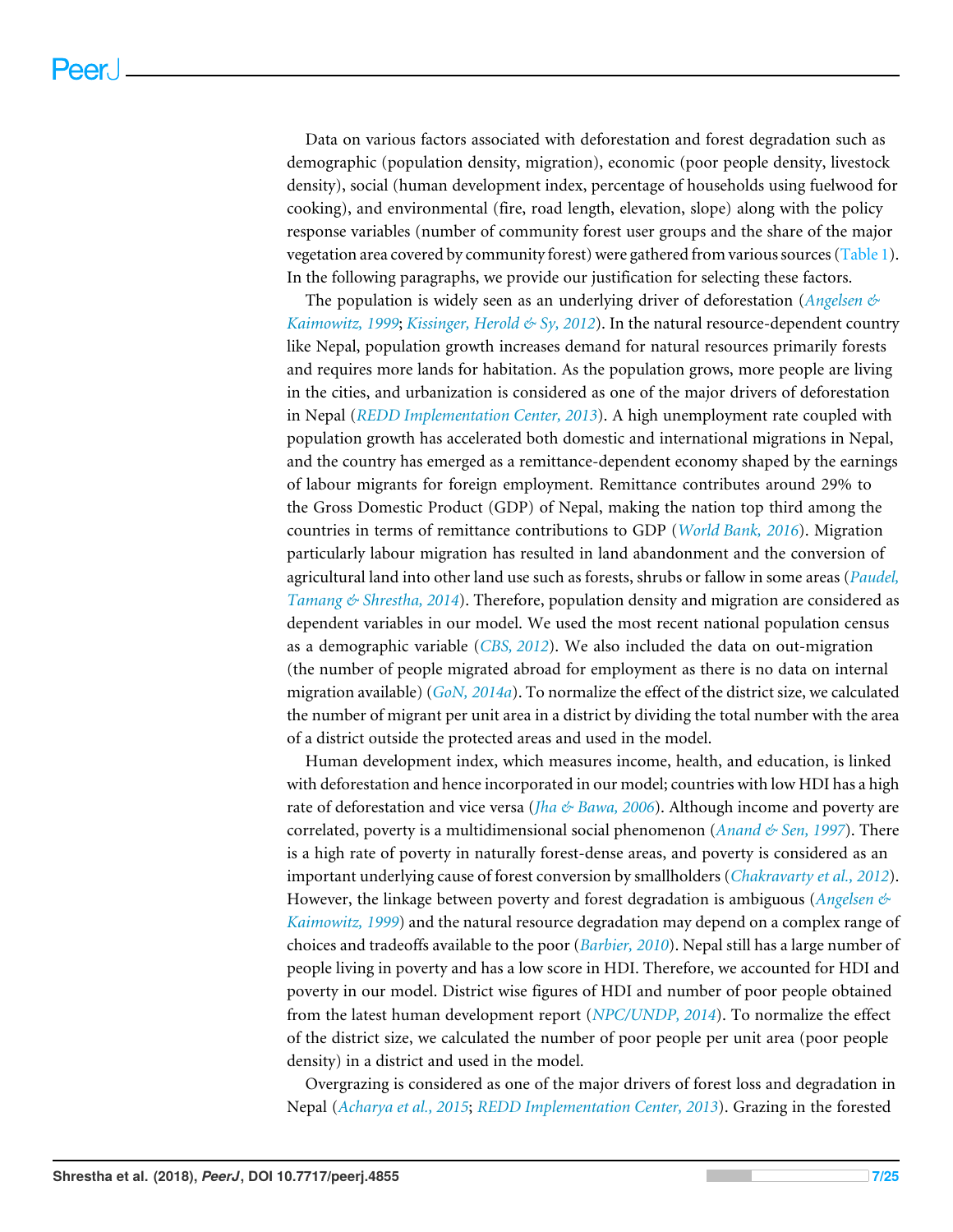<span id="page-7-0"></span>

| Table 1 Description of the variables used in the regression model. |                                                                                                                                                                                                      |              |                                                                                                                                                                                                                                                                                                                           |  |  |  |  |  |
|--------------------------------------------------------------------|------------------------------------------------------------------------------------------------------------------------------------------------------------------------------------------------------|--------------|---------------------------------------------------------------------------------------------------------------------------------------------------------------------------------------------------------------------------------------------------------------------------------------------------------------------------|--|--|--|--|--|
| Variables                                                          | Description                                                                                                                                                                                          | Unit         | Data source                                                                                                                                                                                                                                                                                                               |  |  |  |  |  |
| Ncfug                                                              | Number of community forestry user groups (CFUGs).<br>CFUG is a community based local institution that<br>has right to manage and govern community forests in<br>Nepal's community forestry program.  | Number       | Community Forestry National Database Department<br>of Forest, Government of Nepal (DoF, 2015)<br>http://dof.gov.np/image/data/Community%<br>20Forestry/Detail%20FUG%20All.pdf                                                                                                                                             |  |  |  |  |  |
| Rcfug                                                              | Percentage of major vegetation area (cumulative of<br>trees, grasslands, shrubs and sparse vegetation areas<br>potential to be community forests) in the district cov-<br>ered by community forests. | Percentage   | Calculated based on the land cover map and area of<br>community forest in the district                                                                                                                                                                                                                                    |  |  |  |  |  |
| Pdensity                                                           | Population density in 2011 (calculated by dividing<br>population with the area of a district outside the pro-<br>tected areas)                                                                       | Number/ha    | Central Bureau of Statistics (CBS),<br>Government of Nepal (CBS, 2012)<br>http://cbs.gov.np/image/data/Population/District%<br>20Level%20Detail%20Report/Household_Tables.pdf                                                                                                                                             |  |  |  |  |  |
| Ppopdensity                                                        | Density of poor people (calculated by dividing popula-<br>tion poor people with the area of a district outside the<br>protected areas)                                                               | Number/ha    | Calculated here                                                                                                                                                                                                                                                                                                           |  |  |  |  |  |
| Rlivest                                                            | Ratio of total number of livestock with the extent of<br>major vegetation area in a district                                                                                                         | Number/ha    | Calculated here from the data gathered from Promo-<br>tion and Statistics Division, Ministry of Agricultural<br>Development, Government of Nepal (GoN, 2012a)<br>http://www.moad.gov.np/en/publication?<br>PublicationSearch%5Bcategory_id%5D=<br>13&PublicationSearch%5Btitle%5D=<br>&PublicationSearch%5Badded_date%5D= |  |  |  |  |  |
| Hdi                                                                | Human development index (composite index of life<br>expectancy, education and per capita income)                                                                                                     |              | National Planning Commission, Gov-<br>ernment of Nepal (Newton et al., 2015)<br>http://www.hdr.undp.org/sites/default/files/nepal_<br>nhdr_2014-final.pdf                                                                                                                                                                 |  |  |  |  |  |
| Rlength                                                            | Total length of roads                                                                                                                                                                                | Km           | Department of Roads, Govern-<br>ment of Nepal (GoN, 2012b)<br>http://dor.gov.np/home/page/road-statics-2013-14-1                                                                                                                                                                                                          |  |  |  |  |  |
| Fire                                                               | Total number of fire (pixel) incidence (clipped by the<br>extent of vegetation) from 2001 to 2016 divided by the<br>area of a district outside the protected areas                                   | Number/ha    | http://modis-fire.umd.edu/pages/BurnedArea.php?<br>target=GeoTIFF                                                                                                                                                                                                                                                         |  |  |  |  |  |
| Migrant                                                            | Number of migrants from the district gone to overseas<br>for employment (2008-2014)                                                                                                                  | Number       | Department of Foreign Employment,<br>Government of Nepal (GoN, 2014a; GoN, 2014b)<br>https://asiafoundation.org/resources/pdfs/<br>MigrationReportbyGovernmentofNepal.pdf                                                                                                                                                 |  |  |  |  |  |
| Fuelwood                                                           | Percentage of households using fuelwood for cooking<br>in the district                                                                                                                               | Percentage   | Calculate here from the data gathered from<br>National Population and Housing Census<br>(National Report), Central Bureau of Statistics<br>(CBS), Government of Nepal (CBS, 2012)<br>http://cbs.gov.np/sectoral_statistics/population/<br>national_report                                                                 |  |  |  |  |  |
| <b>Tloss</b>                                                       | Net change loss in tree cover from 2001-2016                                                                                                                                                         | Hectare (ha) | Global Forest Watch (Hansen et al., 2013)<br>http://earthenginepartners.appspot.com/science-<br>2013-global-forest/download_v1.4.html                                                                                                                                                                                     |  |  |  |  |  |

(*continued on next page*)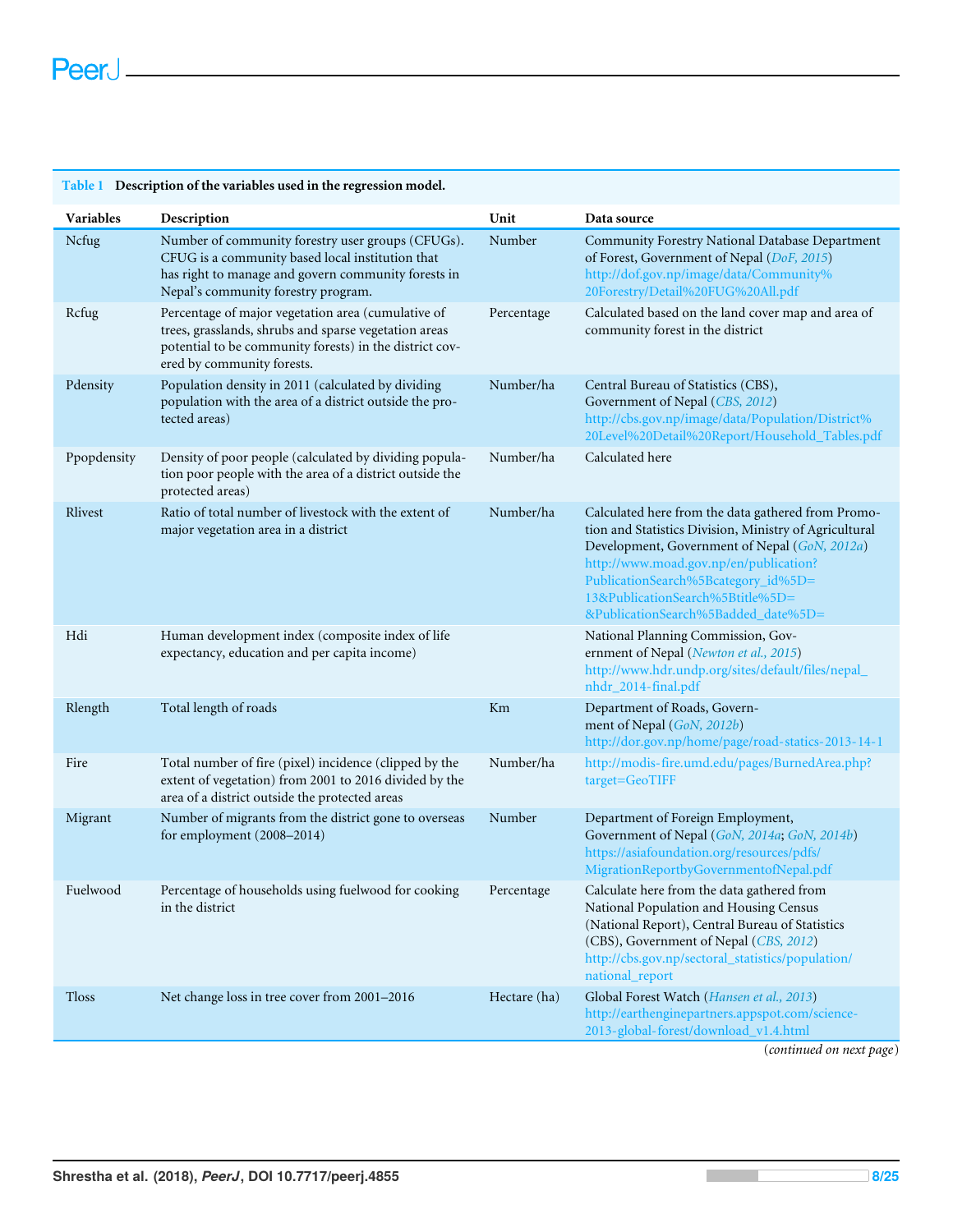#### **Table 1** (*continued*)

| Variables | Description                             | Unit         | Data source                                                                                                                                    |
|-----------|-----------------------------------------|--------------|------------------------------------------------------------------------------------------------------------------------------------------------|
| Tgain     | Net gain in tree cover from 2001–2016   | Hectare (ha) | Global Forest Watch ( <i>Hansen et al.</i> , 2013)<br>http://earthenginepartners.appspot.com/science-<br>2013-global-forest/download_v1.4.html |
| Tchange   | Net change in tree cover from 2001–2016 | Hectare (ha) | Calculated here (net gain-net loss)                                                                                                            |
| Elevation | Altitude                                | Meter        | Shuttle Radar Topographic Mission<br>(SRTM) Digital Elevation Data (DEMs)<br>https://lta.cr.usgs.gov/SRTM1Arc                                  |
| Slope     | Slope                                   | Degree       | Calculated from elevation in ArcGIS                                                                                                            |

areas and stripping trees to provide fodder for animals are common in many parts of Nepal. Therefore, we considered this as a variable to our model. The most recent data of livestock were acquired from the statistical information on Nepalese Agriculture (*[GoN,](#page-19-8) [2012a](#page-19-8)*). Since the populations of pig, poultry, and fowl do not have a direct impact through grazing on forests, we excluded them from the populations of cattle, buffalo, sheep, and goat and used as the livestock number. We calculated the livestock ratio by dividing the livestock number with the extent of the major vegetation cover of each district assuming the pressure of these livestock exerts mainly on vegetation. The vegetation area (cumulative area of forests, shrubs, grasslands and sparse vegetation) for a district was calculated by using a global land cover share map, version 1.0 (*[Latham et al., 2014](#page-21-9)*).

Although fire can be a helpful tool for forest management, it can be a significant cause of deforestation if abused (*[Chakravarty et al., 2012](#page-19-7)*). Forest fire induced by humans is one of the key drivers of forest degradation in Nepal (*[Matin et al., 2017](#page-21-10)*). We used the burned area products (MCD45) of the MODIS satellites. We calculated a yearly total number of fire pixels from the monthly images of Geotiff version. Annual fire incidence (number of pixels) was then clipped by the extent of vegetation to exclude fire occurred outside the potential forest area. Total pixels of the yearly fire incidences were counted in each district. We later combined all the annual values from 2001–2016 and the aggregated value was used in the model.

Fuelwood gathering is considered as one of the causes of deforestation and forest degradation in tropical areas (*[Chakravarty et al., 2012](#page-19-7)*). In rural areas of Nepal, wood derived from natural forests is one of the most critical sources of fuelwood (*[Christensen,](#page-19-10) [Rayamajhi & Meilby, 2009](#page-19-10)*). Fuelwood contributes about 70% of the total energy supply for the rural population of Nepal (*[Kandel et al., 2016](#page-20-11)*). Therefore, we included fuelwood gathering as a variable in our model. We collected district wise data of the total number of households used fuelwood for cooking from the national population and housing census (*[CBS, 2012](#page-20-7)*). We calculated the percentage of households in a district using fuelwood for cooking to use as a predictor in the model.

Proximity to the roads affects forest condition; forests closer to roads in the distance are more likely to be cleared (*[Liu, Iverson & Brown, 1993](#page-21-11)*; *[Lambin, 1997](#page-21-12)*). In rural Nepal, there has been a prolific growth of earthen road expansion in recent years. Due to the mountainous topography, steep slopes, and weak soils, these poorly constructed rural roads have increased the probability of landslides especially during the heavy monsoonal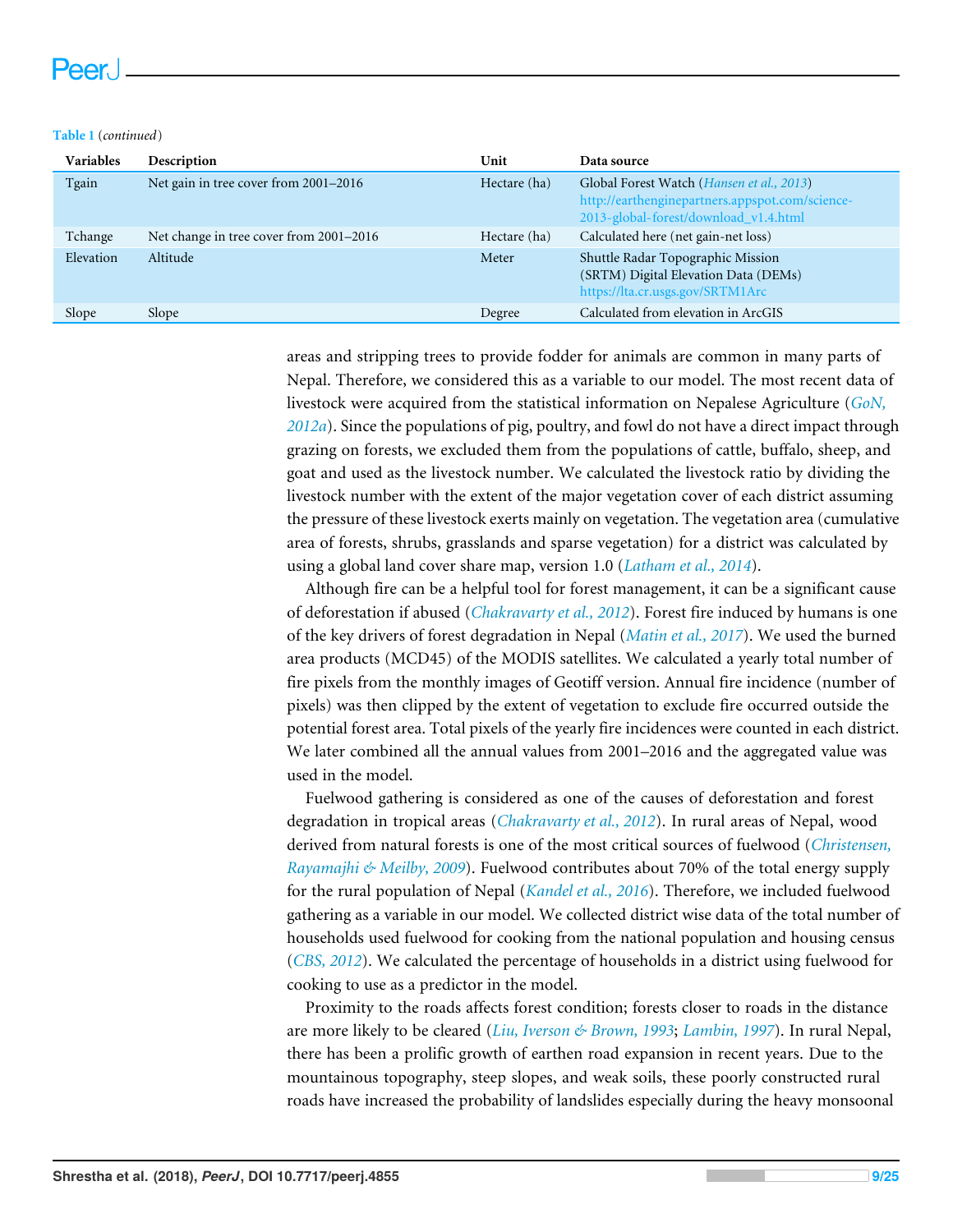rainfall (*[Leibundgut et al., 2016](#page-21-13)*). Therefore, road buildings may have an impact on the condition of forests and we considered the length of the road as a variable in our model. The data on roads were collected from the Department of Roads, Nepal (*[GoN, 2012b](#page-19-11)*). We also used digital elevation data (DEM) from Shuttle Radar Topographic Mission (SRTM) [\(http://srtm.csi.cgiar.org/\)](http://srtm.csi.cgiar.org/) and calculated slope from DEM in ArcGIS to use in our regression model.

We used the total number of CFUGs and the proportion of the vegetation area covered by community forests in a district as a proxy to measure the effectiveness of community forestry programs. The data on the number and area of CFUGs were obtained from the Management Information System maintained by the Department of Forests, Nepal (*[DoF,](#page-20-2) [2015](#page-20-2)*). To normalize the non-forested area effect, the total area of community forests in a district was divided by the major vegetation area of that district because the government handed over only the area covered by potential vegetation (forests, grasslands, shrubs, and sparse vegetation areas) to the local community as the community forests.

### **Data analysis**

We analysed the net change, loss, and gain of tree cover for each district over a 16-year period from 2001 to 2016. Because protected areas cover a significant area of Nepal (about 24% of the total land area) and have a separate management system, the geographical areas covered by protected areas were excluded in further analysis to determine the impacts of the drivers of deforestation and effectiveness of the community forestry program on the gain and loss of tree cover. We build three models: in the first model, the proportion of tree cover loss was used as a dependent variable; in the second, proportion of tree cover gain; and the proportion of net change in tree cover in the third model. The demographic, economic, social, and environmental variables were used as independent variables in all three models. After testing our data with the assumptions required for multiple linear regressions (heteroscedasticity, normality, outliers, multicollinearity), we conducted the ordinary least square (OLS) regression analysis to predict the impact of independent variables on the dependent variables. We examined multicollinearity among predictor variables [\(Fig. S1\)](http://dx.doi.org/10.7717/peerj.4855#supp-1) and eliminated highly correlated (*r* > 0.75) two variables (poor people density and slope) resulting in 10 independent variables for the initial models. We used stepwise model selection method on R software package to select the final model (*[R Core](#page-22-12) [Team, 2017](#page-22-12)*). The initial models were evaluated by using Akaike Information Criteria (AIC), the commonly applied criterion to compare models for the goodness of fit and the model with the smallest AIC was chosen as the best-fit model (*[Burnham & Anderson, 2004](#page-18-9)*).

As the socio-economic data were available at the district level, we choose 75 districts as study units. We conducted area-based correction for the dependent variables (tree cover loss and gain) to normalize the effect of the district size. Rather than using total area of tree cover loss and gain, we used proportions of forest that were lost, gained and changed in the district as the dependent variable in the regression models.

We also quantified the spatial pattern of tree cover loss to observe the spatial association between roads and the loss and gain of tree cover, using the GIS-based buffering approach, from one to five-kilometre distance from the current road networks. We counted the total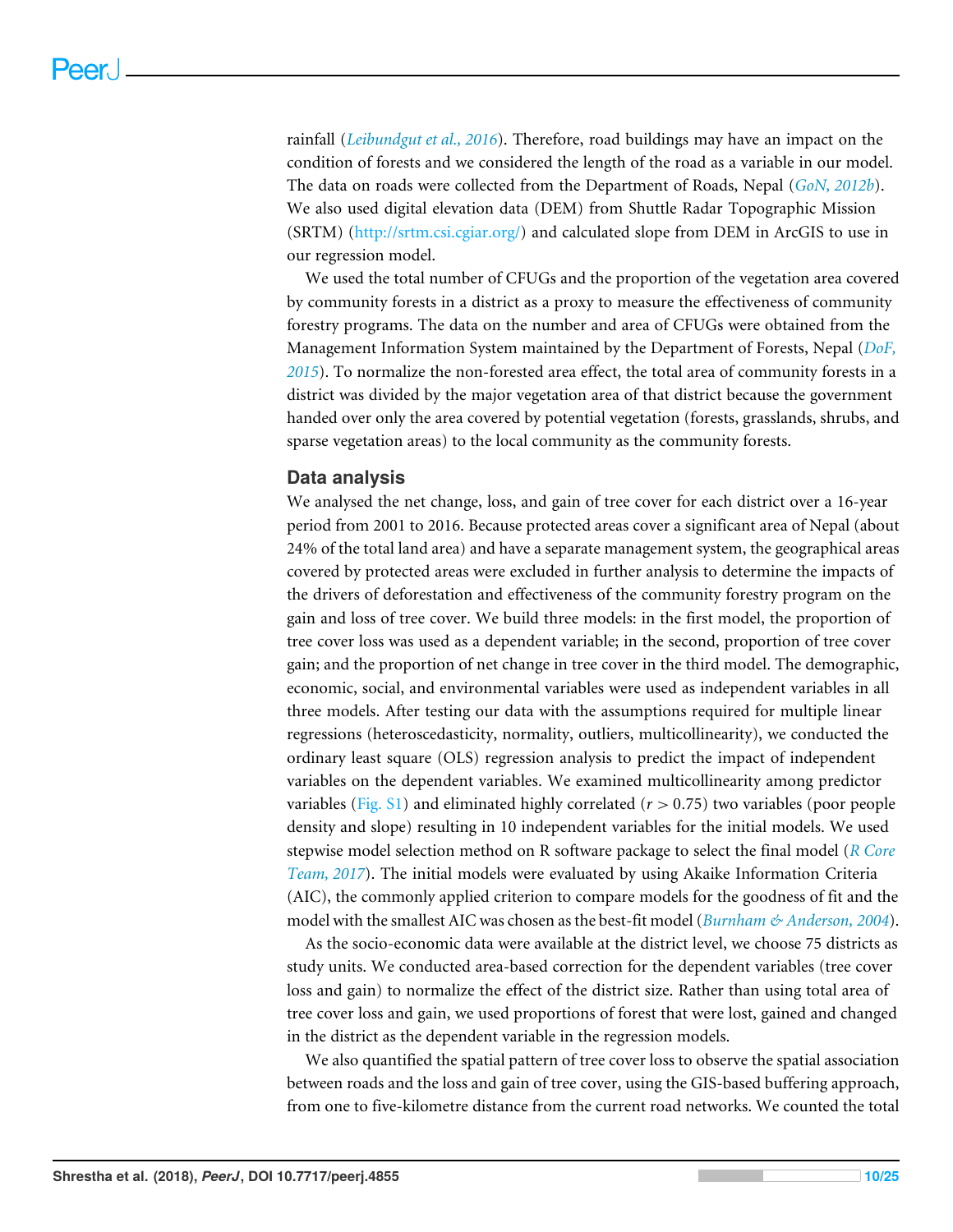number of pixels of tree cover loss and gain within a range from one to five kilometres from the roads and calculated the total areas. Since we have temporal data of forest fire incidence and forest fire is considered a major driver of deforestation and forest degradation in Nepal, we also compared annual trends of tree cover loss with the trends of the forest fire.

We visually compared the tree cover loss data with the high-resolution images of Google Earth Pro [\(https://www.google.com/earth/download/gep/agree.html\)](https://www.google.com/earth/download/gep/agree.html). We first identified 132 larger patches of tree cover loss and randomly selected 50 patches by overlaying 1  $km<sup>2</sup>$ grids on the layer of tree cover loss. We visually compared the images captured around 2001 with the images captured around 2016 in those loss patches using Google Earth Pro. About 71.7% time, the tree cover loss patches matched with actual loss of tree cover (Fig.  $S2$ ).

# **RESULTS**

# **Spatial pattern of forest cover change**

The total tree cover area in the year 2000 in Nepal was 4,746,000 hectares. Nepal has lost 46,000 ha and has gained 12,200 ha areas of tree cover over the last 16 years from 2001–2016. However, a substantial spatial variation was observed among physiographic zones, and districts; maximum loss of tree cover in Siwalik (28%, 13,000 ha) followed by Hill (26%, 12,100 ha) and Terai (22%, 9,900 ha), Middle mountain (21%, 98,00 ha) and High mountain (2%, 1,100 ha). Regarding tree cover gain, the Hill region gained the highest area of 6,200 ha (51%) followed by Siwalik 3,000 ha (25%), Terai 2,100 ha (17%), Middle mountain 830 ha (7%), and High mountain 70 ha (1%).

A major loss in tree cover was observed in Kailali (6%, 2,270 ha), Dang (5%, 2,090 ha), Sarlahi (4%, 1,730 ha), Rautahat (3%, 1,260 ha) and Nawalparasi (3%, 1,180 ha) districts whereas Kaski (0.09%, 34 ha) and Bhaktapur (0.1%, 42 ha) lost comparatively a smaller area of tree [\(Fig. 2\)](#page-11-0). In terms of gain in tree cover, Dang with 880 ha (7%) forest gain was at the top position followed by Nawalparasi (7%, 830 ha), Tanahun (6%, 650 ha), Palpa (6%, 620 ha) and Kailali (5%, 600 ha) districts while Manang (0.01%, 1 ha), Kaski (0.01%, 1 ha) and Darchula (0.01%, 1 ha) gained a lesser forest area. The maximum loss and gain of tree cover were observed within the five-kilometre distance from the roads; the area of forest cover loss and gain decreased as the distance from the roads increased [\(Fig. 3A\)](#page-12-0).

# **Temporal pattern of forest cover change**

Over 2001–2016, the maximum loss in tree cover (6,180 ha) occurred in the year 2009 and the minimum  $(1,040 \text{ ha})$  in the year 2015 [\(Fig. 3B\)](#page-12-0). Likewise, in different physiographic regions, the maximum loss of tree cover in Terai occurred in 2009, Siwalik in 2011, Hill in 2012, Middle mountain and High mountain in 2009. There was no significant correlation between the annual incidence of the forest fire expressed as the number of pixels with the annual loss of tree cover  $(r^2 = 0.037, p = 0.473)$  [\(Fig. 3C\)](#page-12-0).

# **Drivers of change in tree cover**

We observed the associations between policy response variables (proportion of the major vegetation area covered by community forest and number of CFUGs) and the proportion of tree cover loss and gain by incorporating the effects of demographic factors, economic,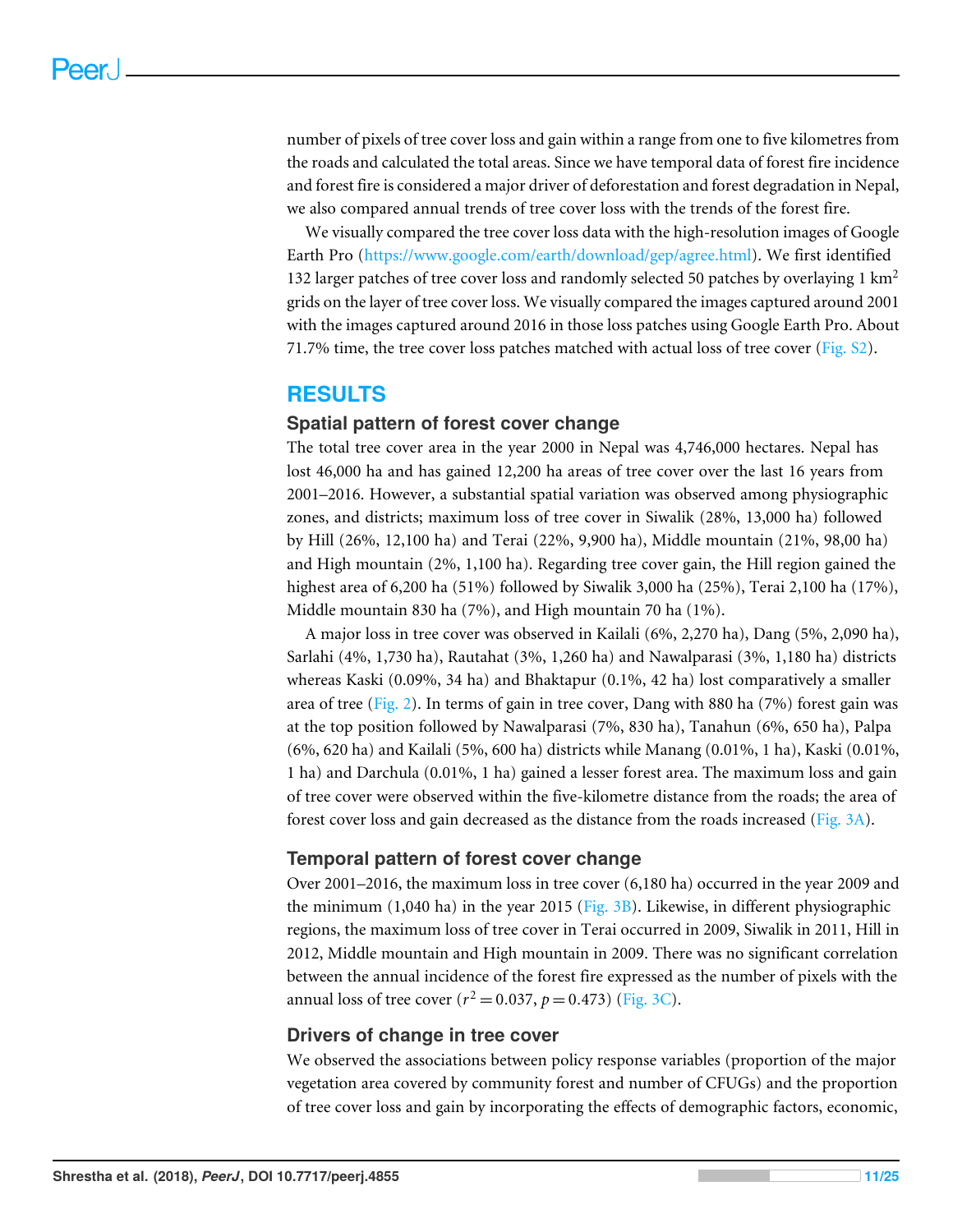<span id="page-11-0"></span>

**Full-size [DOI: 10.7717/peerj.4855/fig-2](https://doi.org/10.7717/peerj.4855/fig-2)**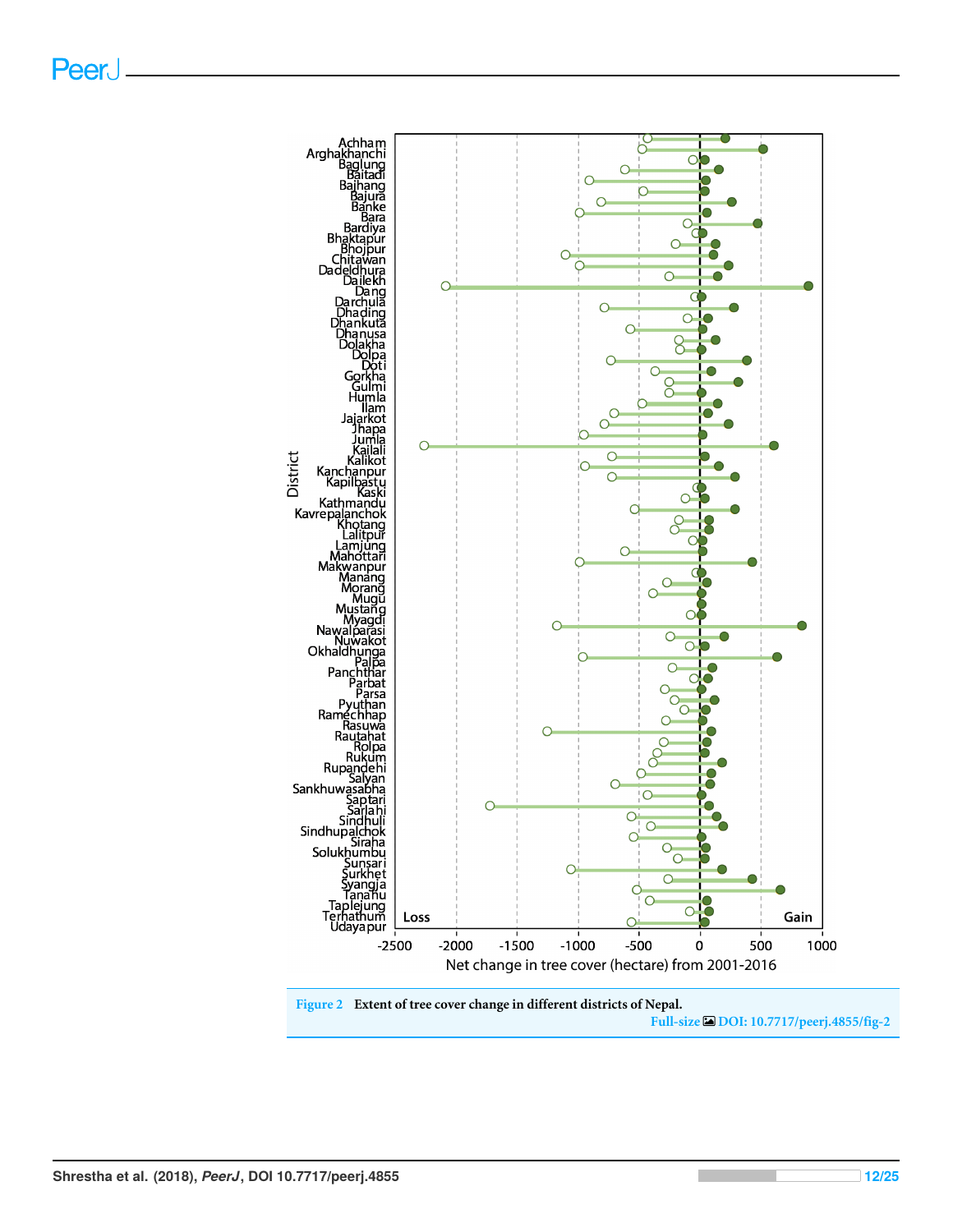<span id="page-12-0"></span>

**Figure 3 (A) Tree cover loss and gain in distance from the road, (B) Temporal pattern of tree cover loss in five physiographic regions of Nepal, (C) Temporal pattern of tree cover loss with respect to forest fire incidence.**

#### **Full-size [DOI: 10.7717/peerj.4855/fig-3](https://doi.org/10.7717/peerj.4855/fig-3)**

social, and environmental factors. The predictor variables identified by the AIC criterion are: number of community forests, livestock density, HDI, migrant density, and elevation for the tree cover loss model. Likewise, a proportion of area covered by community forests, elevation and road lengh were retained for tree cover gain model [\(Table 2\)](#page-13-0). In the net change in tree cover model, a proportion of area covered by community forests, number of community forests, livestock density, HDI, migrant density, and elevation were retained out of ten predictors. According to our model, the proportion of tree cover loss in a district is significant and negatively correlated with the number of community forests in the district suggesting the districts with a higher number of community forests have a lower amount of tree cover loss [\(Table 2\)](#page-13-0). Similarly, HDI and elevation had a significantly negative correlation with tree cover loss while migrant density had a positive association.

Similarly, the area of tree cover gain was significant and positively associated with the proportion of the major vegetation area covered by community forests demonstrating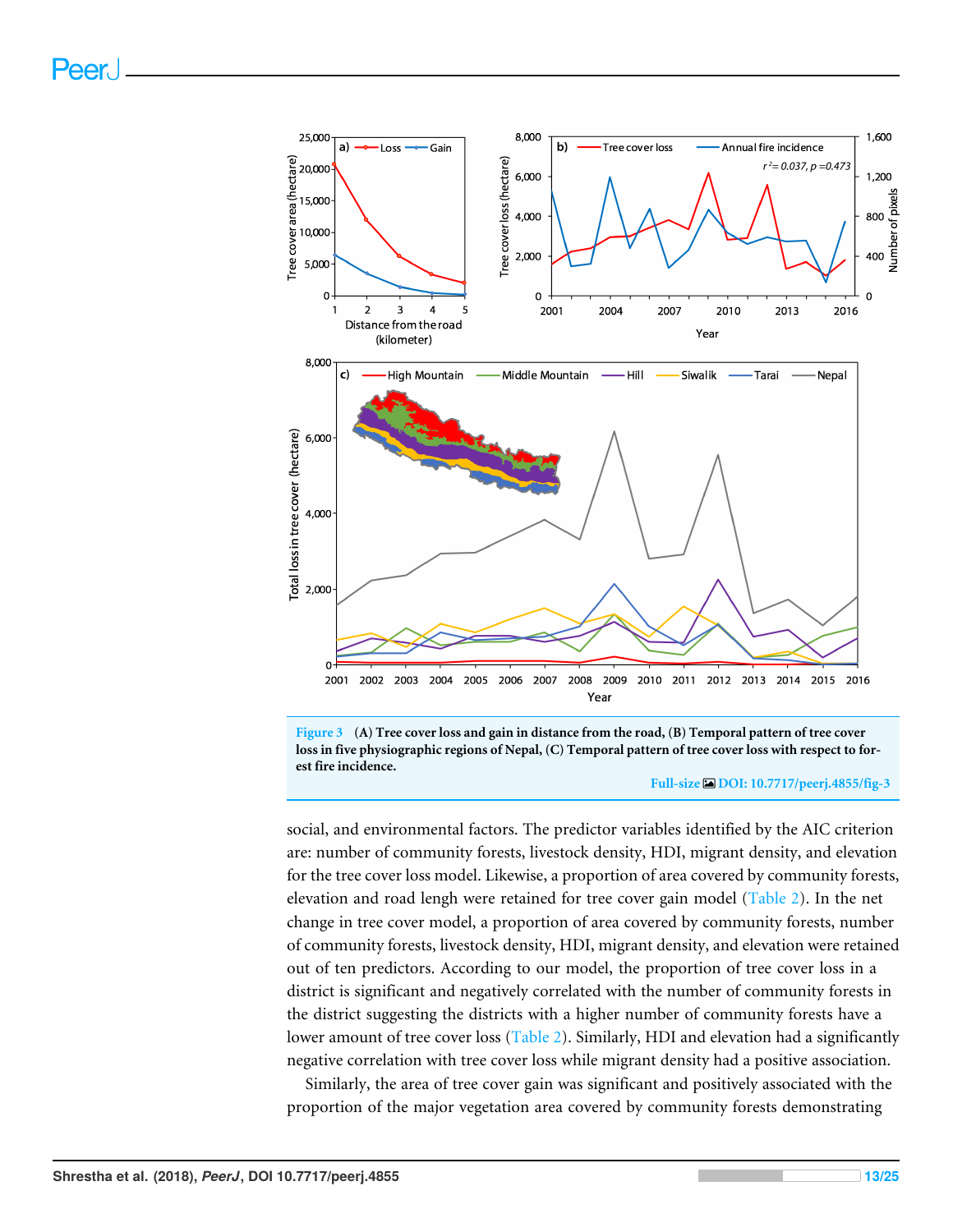| Model 1 Proportion of forest<br>cover loss |                         | <b>Model 2 Proportion of forest</b><br>cover gain |                                |             | Model 3 Proportion of net forest<br>cover change |  |
|--------------------------------------------|-------------------------|---------------------------------------------------|--------------------------------|-------------|--------------------------------------------------|--|
| <b>Predictors</b>                          | Estimate (Std. Error)   | <b>Predictors</b>                                 | Estimate (Std. Error)          | Predictors  | Estimate (Std. Error)                            |  |
| (Intercept)                                | 4.76900 (1.21400)       | (Intercept)                                       | 0.06492(0.16150)               | (Intercept) | 5.59100 $(1.2)$ ***                              |  |
| Ncfug                                      | $-0.00350(0.00090)$ *** |                                                   |                                | Ncfug       | $-0.00390(0.00090)^{**}$                         |  |
|                                            |                         | Rcfug                                             | $0.01273(0.00309)^{***}$       | Rcfug       | 0.01279(0.00754)                                 |  |
| Rlivest                                    | $-0.00007(0.00004)$     |                                                   |                                | Rlivest     | $-0.00005(0.00004)$                              |  |
| Hdi                                        | $-5.75200(2.78700)$     |                                                   |                                | Hdi         | $-8.58600(2.839)$                                |  |
| Migrant                                    | 3.37400(1.06000)        |                                                   |                                | Migrant     | 2.67700(1.047)                                   |  |
| Elevation                                  | $-0.00028(0.00013)$     | Elevation                                         | $-0.00012(0.00005)$            | Elevation   | $-0.00021(0.00013)$                              |  |
|                                            |                         | Rlength                                           | 0.00008(0.00005)               |             |                                                  |  |
| $R^2 = 0.4755$ , $p = 0.00002$             |                         |                                                   | $R^2 = 0.2842$ , $p < 0.00001$ |             | $R^2 = 0.4872$ , $p < 0.00001$                   |  |

#### <span id="page-13-0"></span>**Table 2 Regression models for the forest cover loss, gain and net change.**

<span id="page-13-2"></span>**Notes.**

<span id="page-13-3"></span><span id="page-13-1"></span> $*_{p} \leq 0.05$ .  $p^*$   $p \leq 0.01$ .  $p^*$   $\leq 0.001$ .

> that districts with a higher the proportion of community forests have a more significant area of tree cover gain. In the net forest change model, the net change in forest cover was significant and negatively associated with the proportion of the major vegetation area covered by community forests and HDI and significant and positively correlated with migrant density [\(Table 2\)](#page-13-0). HDI, migrant density, proportion of the major vegetation area covered by community forests and the number of community forests were the critical predictors of tree cover change in Nepal.

# **DISCUSSION**

In this study, we disaggregated tree cover (both extent and change) into five physiographic zones and 75 districts of Nepal to compare spatial patterns of tree cover gain and loss. We also observed the temporal profile of the loss in tree cover at two scales, national and regional (physiographic zones). Furthermore, this study identified the demographic, social, economic, and environmental factors of tree cover change and measured the effectiveness of the community forestry program in changing the dynamics of tree cover. Our results are highly relevant to address the socio-economic drivers of tree-cover change as well as to witness the effectiveness of the community forestry program of Nepal.

Our results on various degree of tree cover loss and gain at district level correspond with the localized studies, which found decrease in forest cover in some areas (*[Uddin et al.,](#page-23-7) [2015a](#page-23-7)*; *[Uddin et al., 2015b](#page-23-8)*) as well as increase in forest cover in others (*[Niraula et al., 2013](#page-22-7)*; *[Paudel, Tamang & Shrestha, 2014](#page-22-10)*). However, loss of tree cover is more prominent than gain in Nepal at the national scale. This study also confirms the widespread anticipation of the spatial pattern of forest cover change in various physiographic zones; higher rate of deforestation and forest degradation in Siwalik and Terai and the regeneration of forest in the Hill and Middle mountain region (*[GoN,](#page-19-3) [2014b](#page-19-3)*). The Terai and Siwalik regions comprise mainly tropical Sal and Mixed Broad-Leaved forest and Hill encompasses Hill Sal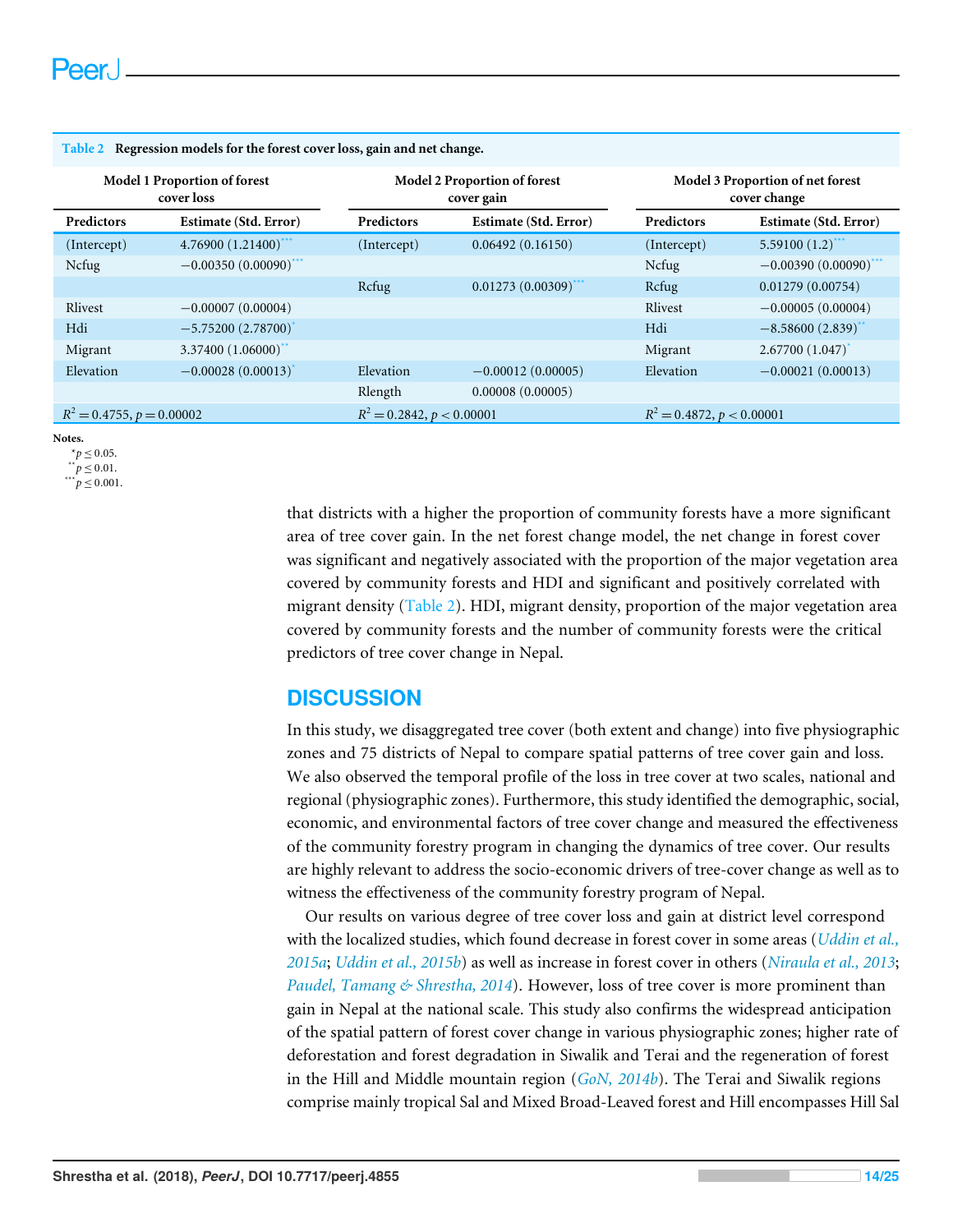forest, Schima-Castanopsis forest, Chir Pine and Chir Pine-Broad Leaved forests whereas High Mountain region has temperate forests such as Cypress, Rhododendron, Spruce, and Oak Forests (*[Barnekow Lillesøo et al., 2005](#page-18-10)*). From the commercial point of view, Terai and Siwalik regions have forests with maximum market value and are hence highly prone to commercial exploitation (*[Acharya et al., 2015](#page-17-3)*). In contrast, Terai region has the lowest proportion (7%) of community forests while Hill and mountain have 75% and 16% respectively (*[GoN, 2013](#page-20-12)*). The total incidence of forest-fire as a whole has a negative impact on the forest, and the relationship can be observed in the temporal pattern in which the annual incidences of forest fire correspond with the annual loss in tree cover. However, the relationship between annual forest loss and annual incidences of forest fire was not significant. Furthermore, forest-fire is also considered a primary cause of forest disturbance of Nepal (*[DFRS, 2015](#page-20-4)*) and about 452,000 ha of land areas including forests were burned in Nepal from 2003 to 2012 (*[FAO, 2015](#page-19-2)*).

Our results indicate that the community forestry program played a crucial role in reducing deforestation (tree cover loss) and increasing the forest area (tree cover gain) at the district level. The significant and negative association between the proportion of tree cover loss and the number of community forest shows that districts with a higher number of community forests have lesser areas of loss in tree cover. Similarly, the significant and positive association between the tree cover gain and the percentage of community-forested area in the district indicates a higher proportion of community forests in the districts has a greater gain in tree cover. Community forests combine a mixture of plantations and natural forests, and in most cases, local communities protect the community-owned forests allowing natural regeneration and growth (*[GoN, 2013](#page-20-12)*). Nevertheless, the tree cover data (*[Hansen et al., 2013](#page-20-0)*) used here do not distinguish between trees in plantations and natural forests. Therefore, it is not possible to differentiate between regenerating forests due to plantations or from the natural forests. Our study validates the local level studies (*[Niraula et al., 2013](#page-22-7)*; *[Gautam, Shivakoti & Webb, 2004](#page-19-12)*; *[Gautam, Webb & Eiumnoh, 2002](#page-19-9)*) and widespread perception that community forestry has a positive impact on the forest cover change by reducing the loss and increasing the gain in forest areas at the district level. Furthermore, an analysis of the CFUGs reports based on the perception of the user groups at national level showed that 79% of the CFUGs reported an overall increase in tree density in the community forests (*[GoN, 2013](#page-20-12)*).

There are other factors that are statistically associated with the tree cover loss such as migrant density; the higher density of migrant workers in a district, the greater the areas of tree cover loss. The positive association between forest loss and migrant density makes sense as the temporary migration for employment may increase demand for natural resources as the households of migrants receive remittance that may prompt construction activities creating more pressure to forests. Significant and negative association between the tree cover loss and HDI values indicates the districts with higher levels of development has lesser tree cover loss. Studies found that HDI as a crucial predictor of forest transition (*[Redo](#page-23-11) [et al., 2012](#page-23-11)*) and a lower rate of deforestation (*[Jha & Bawa, 2006](#page-20-9)*). Lack of development and economic opportunities in the districts with low HDI may make people rely heavily on forest resources for subsistence use (*[Angelsen et al., 2014](#page-18-11)*; *[Belcher, Achdiawan & Dewi,](#page-18-12)*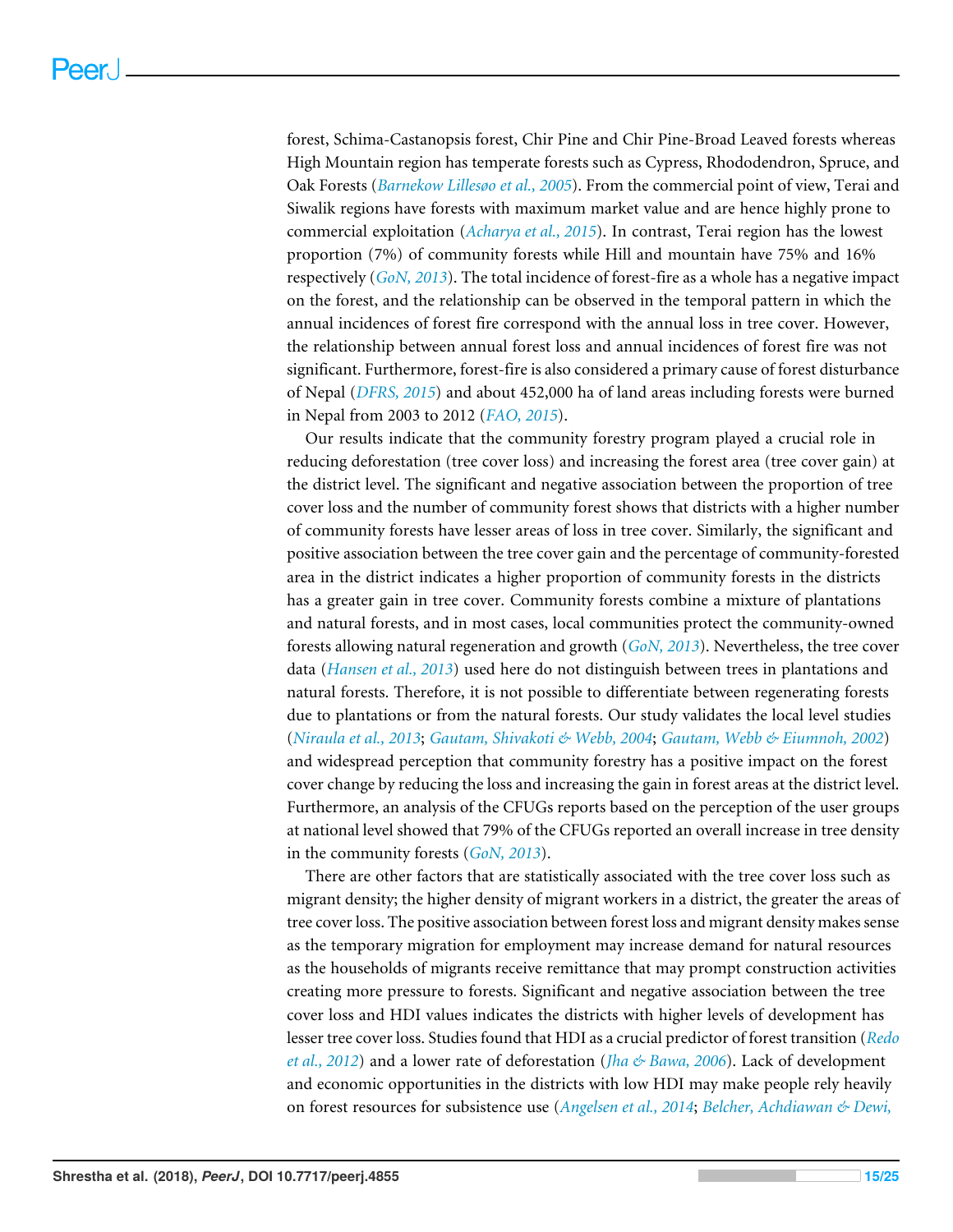*[2015](#page-18-12)*) that might lead to the extraction of more forest resources causing deforestation and forest degradation.

Although we didn't find any correlation between road length and the change in tree cover, spatial concomitance between road and forest grain and loss might lead to a positive relationship between forest cover loss and road network. Construction of the road might lead to the cutting of trees and facilitate forest encroachment. Due to the steepness in the hilly areas, construction of unplanned earthen roads triggers landslides causing loss of vegetation (*[Leibundgut et al., 2016](#page-21-13)*). Furthermore, roads were recently built in many rural villages of Nepal, and most of the community forests are located near villages in Nepal. Although fire incidence was considered as a driver of deforestation in Nepal, we didn't find any association between fire incidence and tree cover change. The temporal trend of total annual incidence of forest fire and forest cover loss was very weak. More detail study is necessary to understand the impacts of fire on forests in Nepal, as in this study the unit of analysis is district and there could be a mismatch between the precise localities of forest fire and the tree cover locally.

The significantly negative correlation between elevation and forest loss suggests the lowlands have the higher proportion of deforestation. This finding concures with the spatial pattern of the deforestation among physiographic zones; Terai and Siwalik, which are lowland areas of Nepal have the higher amount of tree cover loss. The lowland areas havor trees with high commercial values such as tropical Sal that is highly prone to logging (*[GoN, 2014b](#page-20-1)*). *[Bhattarai, Conway & Yousef \(2009\)](#page-18-13)* found that the amount of deforestation in Nepal particularly central Nepal decreased as the elevation increased and our result also confirms their finding.

# **CONCLUSION**

This study has compromised the spatial accuracy of the higher resolution of data with the availability of data at some extends. An analysis at a finer spatial scale would have produced a more nuanced view. Unfortunately, there is no spatial information (maps with boundary) available for all the CFUGs in Nepal. Although the analysis at the village development committees (VDCs), the lowest political unit of Nepal could provide more detail overview of tree cover change, the information on socio-economic drivers is available only at a district level. Despite this shortcoming due to limitations in data availability, our study has highlighted the different factors of deforestation and the effectiveness of the major forest conservation policy in Nepal albeit at a coarse scale. Because of these limitations, the inference of a robust causal relationship between the dependent and independent variables is rather difficult. Globally, the data of tree cover loss provided by *[Hansen et](#page-20-0) [al. \(2013\)](#page-20-0)* was correct only 75% of the time (*[Weisse & Peterson, 2015](#page-24-1)*) and the data do not differentiate temporary and permanent loss of tree cover between natural forests or tree plantations (*[Harris et al., 2016](#page-20-10)*). The quality of socio-economic data of developing countries is often criticized (*[Meyfroidt & Lambin, 2008](#page-21-14)*). Given our limited understanding of the forest cover change in Nepal, the results of this study are useful in formulating policies and programs to address the drivers of deforestation and persistently improve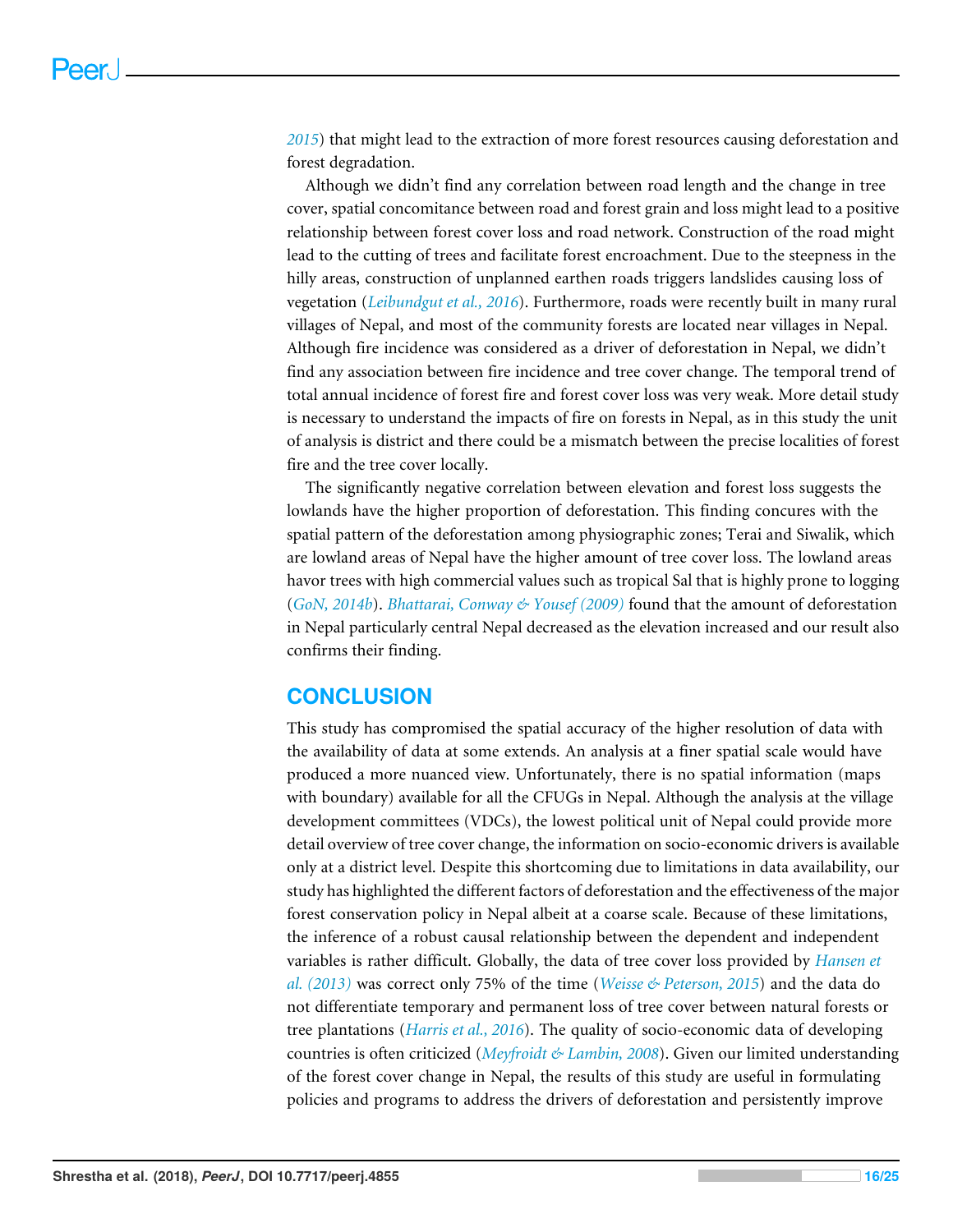the existing policy on community forestry. We hope that future research with a higher resolution of demographic and socio-economic data (at the scale of community forest) can provide more nuanced results and may identify additional factors associated with forest cover change in Nepal.

Despite some shortcomings due to limitations in data availability and quality, this paper analyses the spatial and temporal patterns of tree cover loss and gain in the light of socio-economic drivers and effectiveness of one of the major forest conservation policies of Nepal. This study addresses a long-term standing policy question regarding the effectiveness of community forestry programs and reveals the likely socio-economic drivers of tree cover change in Nepal. Our results confirm that both the extent of community forestry and the number of CFUGs have positive impacts on the forests. Districts with a higher number of community forests have a minimum loss in tree cover, and the districts with a higher percentage of community forest area have a maximum gain in tree cover. Although the community forestry program has a positive impact on the forest cover by reducing the forest loss and increasing the gain, the other drivers of forest loss have been leading to the overall decline in forest area in Nepal. Nepal lost almost 46,000 ha forest area while Nepal gained roughly 12,200 ha over 2001–2016. Therefore, in order to conserve forest areas in Nepal, the current policy can be continued and improved if necessary, coupled with addressing the underlying cause of deforestation.

# **ACKNOWLEDGEMENTS**

We thank Dr. Hemant Ojha and anonymous reviewers for their valuable comments, which helped to substantially improve this manuscript. We also acknowledge Global Forest Watch for providing tree cover data.

# <span id="page-16-0"></span>**ADDITIONAL INFORMATION AND DECLARATIONS**

# **Funding**

This research is funded by Rufford Small Grants for Nature Conservation, Nancy Goranson Endowment Fund, and Doctoral Dissertation Research Grant from the University of Massachusetts Boston. There was no additional external funding received for this study. The funders had no role in study design, data collection and analysis, decision to publish, or preparation of the manuscript.

# **Grant Disclosures**

The following grant information was disclosed by the authors: Rufford Small Grants for Nature Conservation. Nancy Goranson Endowment Fund. Doctoral Dissertation Research Grant from the University of Massachusetts Boston.

# **Competing Interests**

The authors declare there are no competing interests.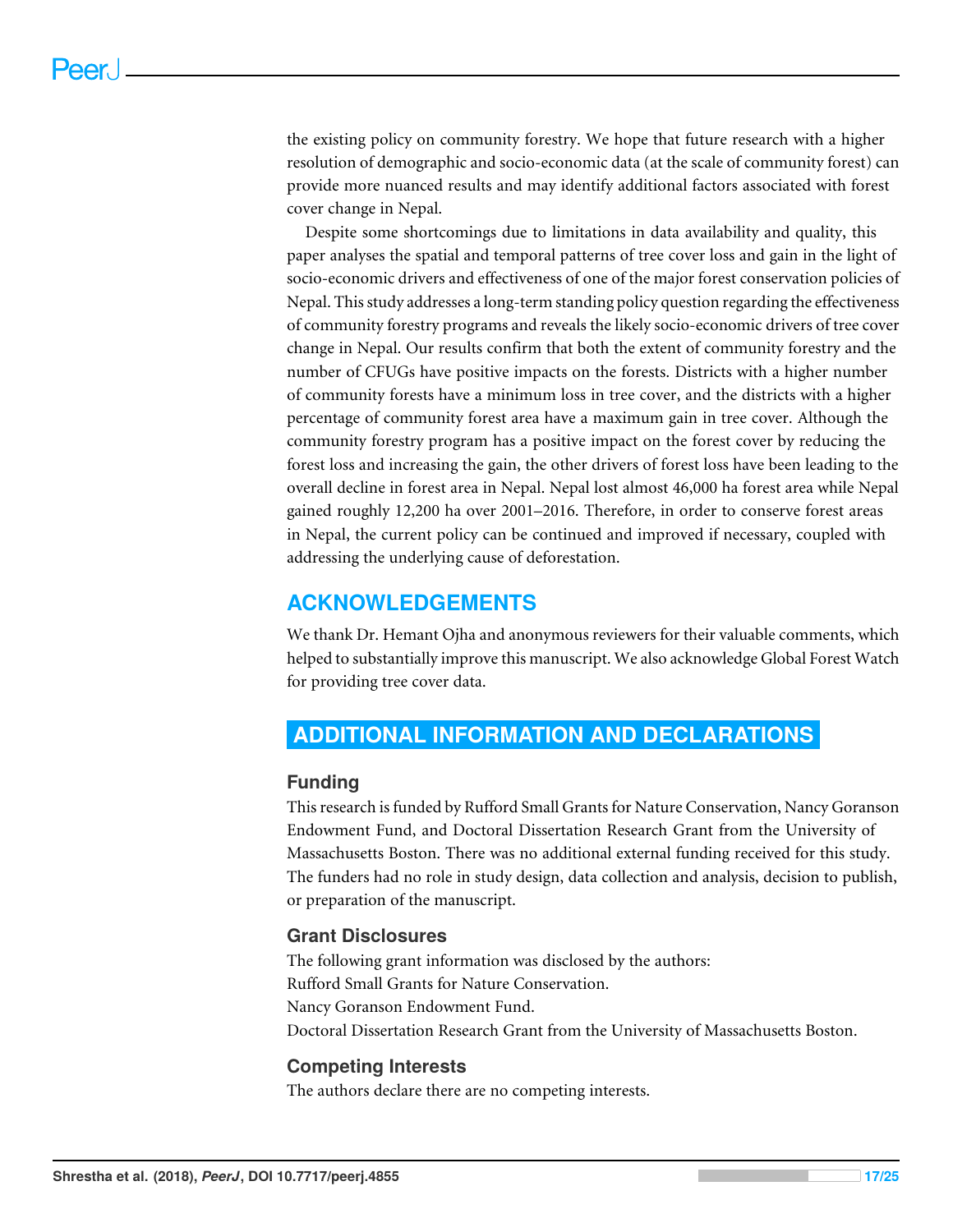# **Author Contributions**

- [Sujata Shrestha](#page-0-3) conceived and designed the experiments, performed the experiments, contributed reagents/materials/analysis tools, prepared figures and/or tables, authored or reviewed drafts of the paper, approved the final draft.
- [Uttam B. Shrestha](#page-0-4) conceived and designed the experiments, analyzed the data, prepared figures and/or tables, authored or reviewed drafts of the paper, approved the final draft.
- [Kamal Bawa](#page-0-5) authored or reviewed drafts of the paper, approved the final draft.

### **Data Availability**

The following information was supplied regarding data availability:

1. Number of community forestry user groups: [http://dof.gov.np/image/data/](http://dof.gov.np/image/data/Community%20Forestry/Detail%20FUG%20All.pdf) [Community%20Forestry/Detail%20FUG%20All.pdf](http://dof.gov.np/image/data/Community%20Forestry/Detail%20FUG%20All.pdf)

2. Population: [http://cbs.gov.np/image/data/Population/District%20Level%20Detail%](http://cbs.gov.np/image/data/Population/District%20Level%20Detail%20Report/Household_Tables.pdf) [20Report/Household\\_Tables.pdf](http://cbs.gov.np/image/data/Population/District%20Level%20Detail%20Report/Household_Tables.pdf)

3. Human development index: [http://www.hdr.undp.org/sites/default/files/nepal\\_nhdr\\_](http://www.hdr.undp.org/sites/default/files/nepal_nhdr_2014-final.pdf) [2014-final.pdf](http://www.hdr.undp.org/sites/default/files/nepal_nhdr_2014-final.pdf)

4. Livestock number: [http://www.moad.gov.np/en/publication?PublicationSearch%](http://www.moad.gov.np/en/publication?PublicationSearch%5Bcategory_id%5D=13&PublicationSearch%5Btitle%5D=&PublicationSearch%5Badded_date%5D=) [5Bcategory\\_id%5D=13&PublicationSearch%5Btitle%5D=&PublicationSearch%](http://www.moad.gov.np/en/publication?PublicationSearch%5Bcategory_id%5D=13&PublicationSearch%5Btitle%5D=&PublicationSearch%5Badded_date%5D=) 5Badded date%5D=

5. Road length: <http://dor.gov.np/home/page/road-statics-2013-14-1>

6. Fire: <http://modis-fire.umd.edu/pages/BurnedArea.php?target=GeoTIFF>

7. Migrant numbers:

<https://asiafoundation.org/resources/pdfs/MigrationReportbyGovernmentofNepal.pdf>

8. Tree cover change: [http://earthenginepartners.appspot.com/science-2013-global](http://earthenginepartners.appspot.com/science-2013-global-forest/download_v1.4.html)[forest/download\\_v1.4.html](http://earthenginepartners.appspot.com/science-2013-global-forest/download_v1.4.html)

9. Altitude: [https://lta.cr.usgs.gov/SRTM1Arc.](https://lta.cr.usgs.gov/SRTM1Arc)

### **Supplemental Information**

Supplemental information for this article can be found online at [http://dx.doi.org/10.7717/](http://dx.doi.org/10.7717/peerj.4855#supplemental-information) [peerj.4855#supplemental-information.](http://dx.doi.org/10.7717/peerj.4855#supplemental-information)

# **REFERENCES**

- <span id="page-17-2"></span>**Acharya KP. 2002.** Twenty-four years of community forestry in Nepal. *International Forestry Review* **4(2)**:149–156 [DOI 10.1505/IFOR.4.2.149.17447.](http://dx.doi.org/10.1505/IFOR.4.2.149.17447)
- <span id="page-17-3"></span>**Acharya D, Khanal DR, Bhattarai HP, Gautam B, Karki G, Trines E, Goor Wvan, Acharya RP. 2015.** *REDD+ strategy for Nepal. Wageningen: face the future*. The Netherlands.

<span id="page-17-1"></span>**Agrawal A, Angelsen A. 2009.** Using community forest management to achieve REDD+ goals. In: Angelsen A, Brockhaus M, Kanninen M, Sills EO, Sunderlin WD, Wertz-Kanounnikoff S, eds. *Realising REDD+: national strategy and policy options*. Bogor: CIFOR, 201–211.

<span id="page-17-0"></span>**Aide TM, Grau HR. 2004.** Globalization migration and Latin American ecosystems. *Science* **305(5692)**:1915–1916 [DOI 10.1126/science.1103179.](http://dx.doi.org/10.1126/science.1103179)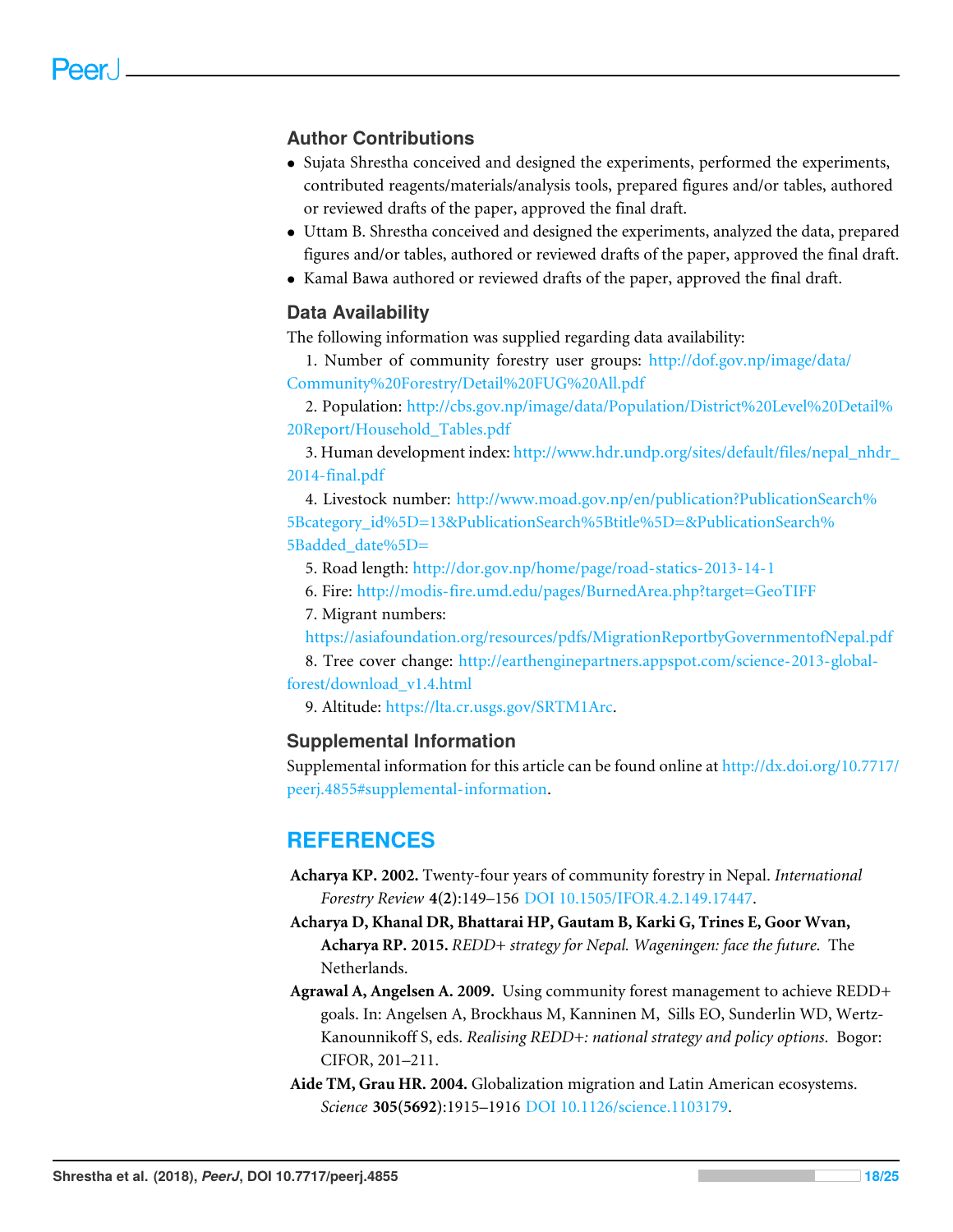- <span id="page-18-7"></span>**Anand S, Sen A. 1997.** Concepts of human development and poverty! A multidimensional perspective. United Nations Development Programme. In: *Human development papers*. New York: Human Development Report Office, 1–20.
- <span id="page-18-0"></span>**Anderegg WR, Kane JM, Anderegg LD. 2013.** Consequences of widespread tree mortality triggered by drought and temperature stress. *Nature Climate Change* **3(1)**:30–36 [DOI 10.1038/nclimate1635.](http://dx.doi.org/10.1038/nclimate1635)
- <span id="page-18-11"></span>**Angelsen A, Jagger P, Babigumira R, Belcher B, Hogarth NJ, Bauch S, Börner J, Smith-Hall C, Wunder S. 2014.** Environmental income and rural livelihoods: a globalcomparative analysis. *World Development* **64**:S12–S28 [DOI 10.1016/j.worlddev.2014.03.006.](http://dx.doi.org/10.1016/j.worlddev.2014.03.006)
- <span id="page-18-1"></span>**Angelsen A, Kaimowitz D. 1999.** Rethinking the causes of deforestation: lessons from economic models. *The World Bank Research Observer* **14(1)**:73–98 [DOI 10.1093/wbro/14.1.73.](http://dx.doi.org/10.1093/wbro/14.1.73)
- <span id="page-18-3"></span>**Arima EY, Richards P, Walker R, Caldas MM. 2011.** Statistical confirmation of indirect land use change in the Brazilian Amazon. *Environmental Research Letters* **6(2)**:024010 [DOI 10.1088/1748-9326/6/2/024010.](http://dx.doi.org/10.1088/1748-9326/6/2/024010)
- <span id="page-18-5"></span>**Arnold JEM. 2001.** *Forests and people: 25 years of community forestry*. Rome: Food and Agriculture Organization of the United Nations.
- <span id="page-18-8"></span>**Barbier EB. 2010.** Poverty, development, and environment. *Environment and Development Economics* **15(6)**:635–660 [DOI 10.1017/S1355770X1000032X.](http://dx.doi.org/10.1017/S1355770X1000032X)
- <span id="page-18-10"></span>**Barnekow Lillesøo JP, Shrestha TB, Dhakal LP, Nayaju RP, Shrestha R. 2005.** *The map of potential vegetation of Nepal: a forestry/agro-ecological/biodiversity classification system*. Copenhagen: Center for Skov Landskab og Planlægning/Københavns Universitet.
- <span id="page-18-12"></span>**Belcher B, Achdiawan R, Dewi S. 2015.** Forest-based livelihoods strategies conditioned by market remoteness and forest proximity in Jharkhand, India. *World Development* **66**:269–279 [DOI 10.1016/j.worlddev.2014.08.023.](http://dx.doi.org/10.1016/j.worlddev.2014.08.023)
- <span id="page-18-13"></span>**Bhattarai K, Conway D, Yousef M. 2009.** Determinants of deforestation in Nepal's central development region. *Journal of Environmental Management* **91(2)**:471–488.
- <span id="page-18-6"></span>**Bowler DE, Buyung-Ali LM, Healey JR, Jones JP, Knight TM, Pullin AS. 2012.** Does community forest management provide global environmental benefits and improve local welfare? *Frontiers in Ecology and the Environment* **10(1)**:29–36 [DOI 10.1890/110040.](http://dx.doi.org/10.1890/110040)
- <span id="page-18-4"></span>**Brooks JS, Waylen KA, Mulder MB. 2012.** How national context project design and local community characteristics influence success in community-based conservation projects. *Proceedings of the National Academy of Sciences of the United States of America* **109(52)**:21265–21270 [DOI 10.1073/pnas.1207141110.](http://dx.doi.org/10.1073/pnas.1207141110)
- <span id="page-18-2"></span>**Brown JC, Koeppe M, Coles B, Price KP. 2005.** Soybean production and conversion of tropical forest in the Brazilian Amazon: the case of Vilhena Rondonia. *AMBIO: a Journal of the Human Environment* **34(6)**:462–469 [DOI 10.1579/0044-7447-34.6.462.](http://dx.doi.org/10.1579/0044-7447-34.6.462)
- <span id="page-18-9"></span>**Burnham KP, Anderson DR. 2004.** Multimodel inference: understanding AIC and BIC in model selection. *Sociological Methods & Research* **33(2)**:261–304 [DOI 10.1177/0049124104268644.](http://dx.doi.org/10.1177/0049124104268644)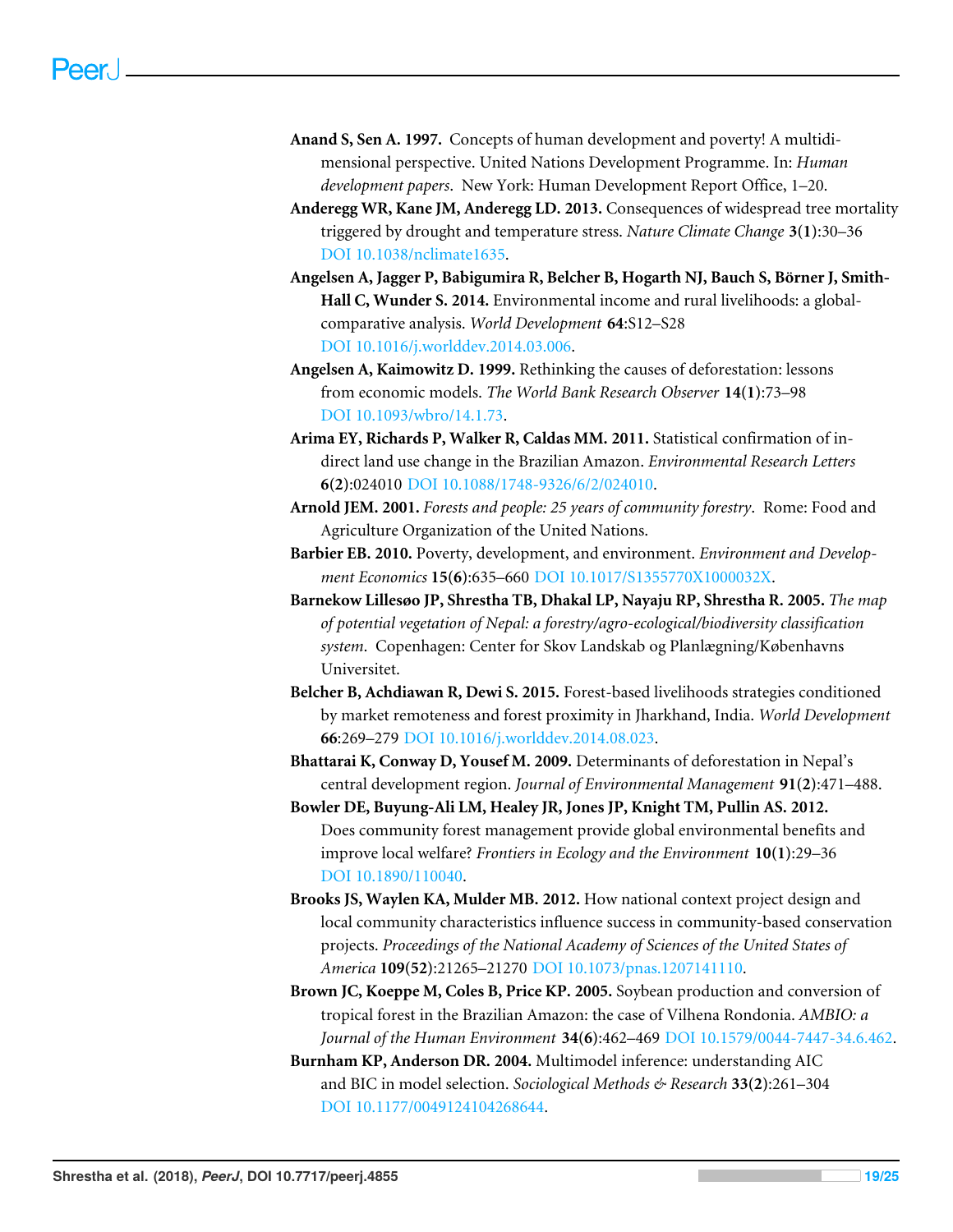- <span id="page-19-0"></span>**Chagnon FJF, Bras RL. 2005.** Contemporary climate change in the Amazon. *Geophysical Research Letters* **32(13)**:1–4.
- <span id="page-19-7"></span>**Chakravarty S, Ghosh SK, Suresh CP, Dey AN, Shukla G. 2012.** Deforestation: causes, effects and control strategies. In: Okia CA, ed. *Global perspectives on sustainable forest management*. Rijeka: InTech.
- <span id="page-19-6"></span>**Chazdon RL, Brancalion PH, Laestadius L, Bennett-Curry A, Buckingham K, Kumar C, Moll-Rocek J, Vieira IC, Wilson SJ. 2016.** When is a forest a forest? Forest concepts and definitions in the era of forest and landscape restoration. *Ambio* **45(5)**:538–550 [DOI 10.1007/s13280-016-0772-y.](http://dx.doi.org/10.1007/s13280-016-0772-y)
- <span id="page-19-10"></span>**Christensen M, Rayamajhi S, Meilby H. 2009.** Balancing fuelwood and biodiversity concerns in rural Nepal. *Ecological Modelling* **220(4)**:522–532 [DOI 10.1016/j.ecolmodel.2008.10.014.](http://dx.doi.org/10.1016/j.ecolmodel.2008.10.014)
- <span id="page-19-5"></span>**Deguignet M, Juffe-Bignoli D, Harrison J, MacSharry B, Burgess N, Kingston N. 2014.** *United Nations list of protected areas*. Cambridge: UNEP-WCMC.
- <span id="page-19-4"></span>**Ferretti-Gallon K, Busch J, Ferretti-Gallon K, Busch J. 2014.** What drives deforestation and what stops it? A meta-analysis of spatially explicit econometric studies. In: *Working Paper 361*. Washington, D.C.: Center for Global Development.
- <span id="page-19-1"></span>**Food and Agriculture Organization of the United Nations (FAO). 2010.** *Global forest resources assessment*. Rome: Food and Agriculture Organization of United Nations.
- <span id="page-19-2"></span>**Food and Agriculture Organization of the United Nations (FAO). 2015.** *Global forest resources assessment. Forestry Paper No. 1*. Rome: Food and Agriculture Organization of United Nations.
- <span id="page-19-12"></span>**Gautam AP, Shivakoti GP, Webb EL. 2004.** Forest cover change physiography local economy and institutions in a mountain watershed in Nepal. *Environmental Management* **33(1)**:48–61 [DOI 10.1007/s00267-003-0031-4.](http://dx.doi.org/10.1007/s00267-003-0031-4)
- <span id="page-19-9"></span>**Gautam AP, Webb EL, Eiumnoh A. 2002.** GIS assessment of land use/land cover changes associated with community forestry implementation in the Middle Hills of Nepal. *Mountain Research Development* **22(1)**:63–69 [DOI 10.1659/0276-4741\(2002\)022\[0063:GAOLUL\]2.0.CO;2.](http://dx.doi.org/10.1659/0276-4741(2002)022[0063:GAOLUL]2.0.CO;2)
- <span id="page-19-3"></span>**Geist HJ, Lambin EF. 2002.** Proximate causes and underlying driving forces of tropical deforestation: tropical forests are disappearing as the result of many pressures both local and regional acting in various combinations in different geographical locations. *BioScience* **52(2)**:143–150

[DOI 10.1641/0006-3568\(2002\)052\[0143:PCAUDF\]2.0.CO;2.](http://dx.doi.org/10.1641/0006-3568(2002)052[0143:PCAUDF]2.0.CO;2)

- <span id="page-19-8"></span>**Government of Nepal (GoN). 2012a.** Statistical information on Nepalese Agriculture. 2012/2013. Kathmandu: Government of Nepal, Ministry of Agricultural Development, Agri-Business Promotion and Statistics Division, Statistics Section, Singha Durbar.
- <span id="page-19-11"></span>**Government of Nepal (GoN). 2012b.** Statistics of strategic road network. 2011/2012. Kathmandu: Government of Nepal, Ministry of Physical Planning Works and Transport Management, Department of Roads.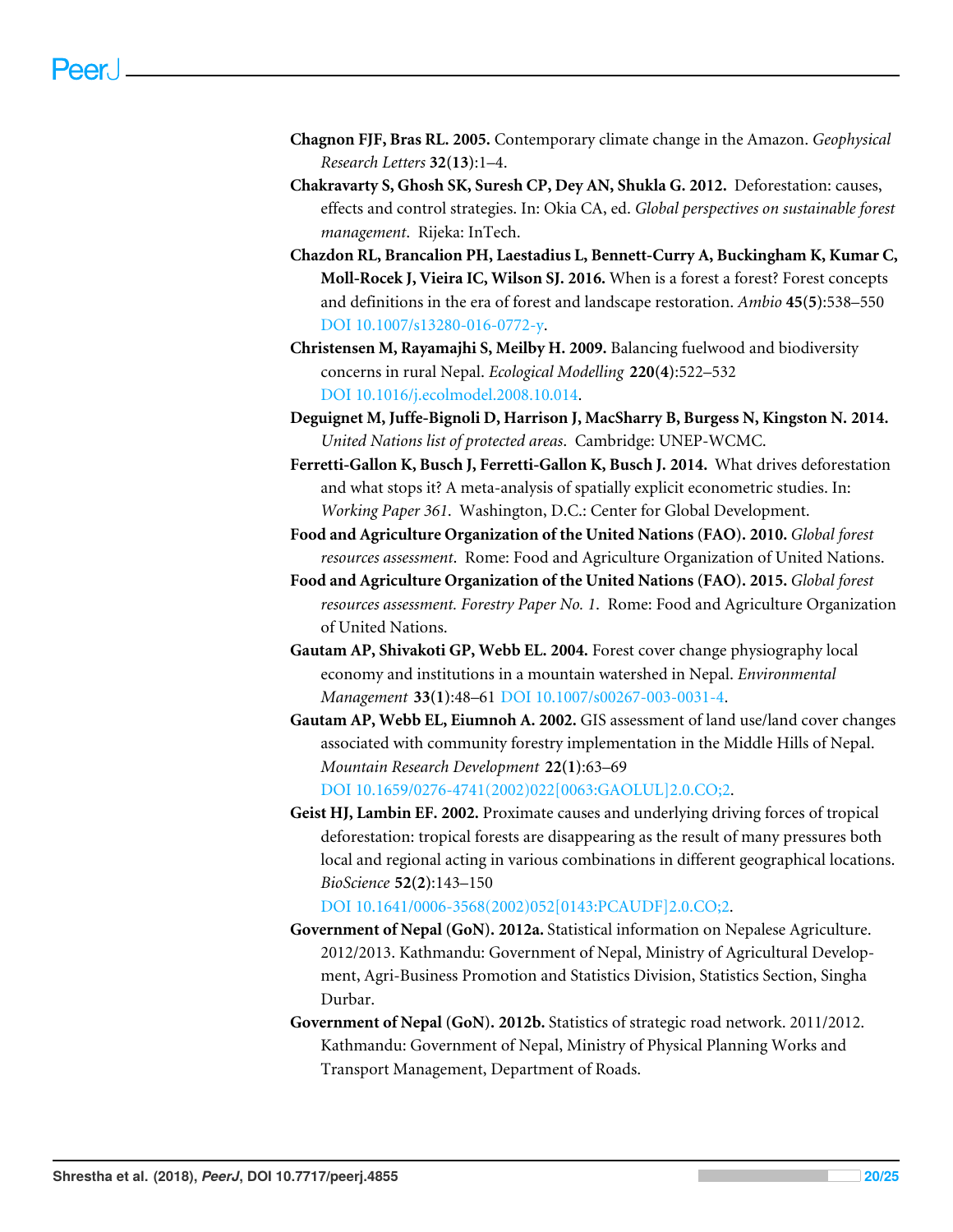- <span id="page-20-12"></span>**Government of Nepal (GoN). 2013.** Persistence and change: review of 30 years of community forestry in Nepal. Kathmandu: Government of Nepal, Ministry of Forests and Soil Conservation.
- <span id="page-20-8"></span>**Government of Nepal (GoN). 2014a.** Labour migration for employment. A status report for Nepal: 2013/2014. Government of Nepal. Kathmandu: Ministry of Labour and Employment Department of Foreign Employment.
- <span id="page-20-1"></span>**Government of Nepal (GoN). 2014b.** Nepal fifth national report to convention on biological diversity. Kathmandu: Government of Nepal, Ministry of Forests and Soil Conservation.
- <span id="page-20-7"></span>**Government of Nepal Central Bureau of Statistics (CBS). 2012.** Nepal Living Standards Survey. 2010/2011. Government of Nepal. National planning commission secretariat. Kathmandu: Central Bureau of Statistics.
- <span id="page-20-6"></span>**Government of Nepal Central Bureau of Statistics (CBS). 2015a.** Annual household survey (Major findings) 2014/2015. Government of Nepal. National Planning Commission Secretariat. Kathmandu: Central Bureau of Statistics.
- <span id="page-20-5"></span>**Government of Nepal Central Bureau of Statistics (CBS). 2015b.** National Account of Nepal. 2014/2015. Government of Nepal. National Planning Commission Secretariat. Kathmandu: Central Bureau of Statistics.
- <span id="page-20-2"></span>**Government of Nepal Department of Forest (DoF). 2015.** *Community forestry national database: MIS database department of forests (DoF)*. Kathmandu: Community Forestry Division.
- <span id="page-20-4"></span>**Government of Nepal Department of Forest Research and Survey (DFRS). 2015.** *State of Nepal's forests forest resource assessment (FRA) Nepal*. Kathmandu: Department of Forest Research and Survey.
- <span id="page-20-3"></span>**Government of Nepal Ministry of Forest and Soil Conservation (MoFSC). 2012.** Nepal's readiness preparation proposal (R-PP): REDD 2010–2013. Kathmandu: Ministry of Forest and Soil Conservation (MoFSC).
- <span id="page-20-0"></span>**Hansen M, Potapov PV, Moore R, Hancher M, Turubanova S, Tyukavina A, Thau D, Stehman SV, Goetz SJ, Loveland TR, Kommareddy A. 2013.** High-resolution global maps of 21st-century forest cover change. *Science* **342(6160)**:850–853 [DOI 10.1126/science.1244693.](http://dx.doi.org/10.1126/science.1244693)
- <span id="page-20-10"></span>**Harris N, Peterson R, Davis C, Payne O. 2016.** Global Forest Watch and the forest resources assessment, explained in 5 graphics. *Available at [http:// blog.globalforestwatch.](http://blog.globalforestwatch.org/data/global-forest-watch-and-the-forest-resources-assessment-explained-in-5-graphics-2.html) [org/data/ global-forest-watch-and-the-forest-resources-assessment-explained-in-5](http://blog.globalforestwatch.org/data/global-forest-watch-and-the-forest-resources-assessment-explained-in-5-graphics-2.html) [graphics-2.html](http://blog.globalforestwatch.org/data/global-forest-watch-and-the-forest-resources-assessment-explained-in-5-graphics-2.html)* (accessed on 5 March 2017).
- <span id="page-20-9"></span>**Jha S, Bawa KS. 2006.** Population growth, human development, and deforestation in biodiversity hotspots. *Conservation Biology* **20(3)**:906–912 [DOI 10.1111/j.1523-1739.2006.00398.x.](http://dx.doi.org/10.1111/j.1523-1739.2006.00398.x)
- <span id="page-20-11"></span>**Kandel P, Chapagain PS, Sharma LN, Vetaas OR. 2016.** Consumption patterns of fuelwood in rural households of Dolakha district, Nepal: reflections from community forest user groups. *Small-Scale Forestry* **15(4)**:481–495 [DOI 10.1007/s11842-016-9335-0.](http://dx.doi.org/10.1007/s11842-016-9335-0)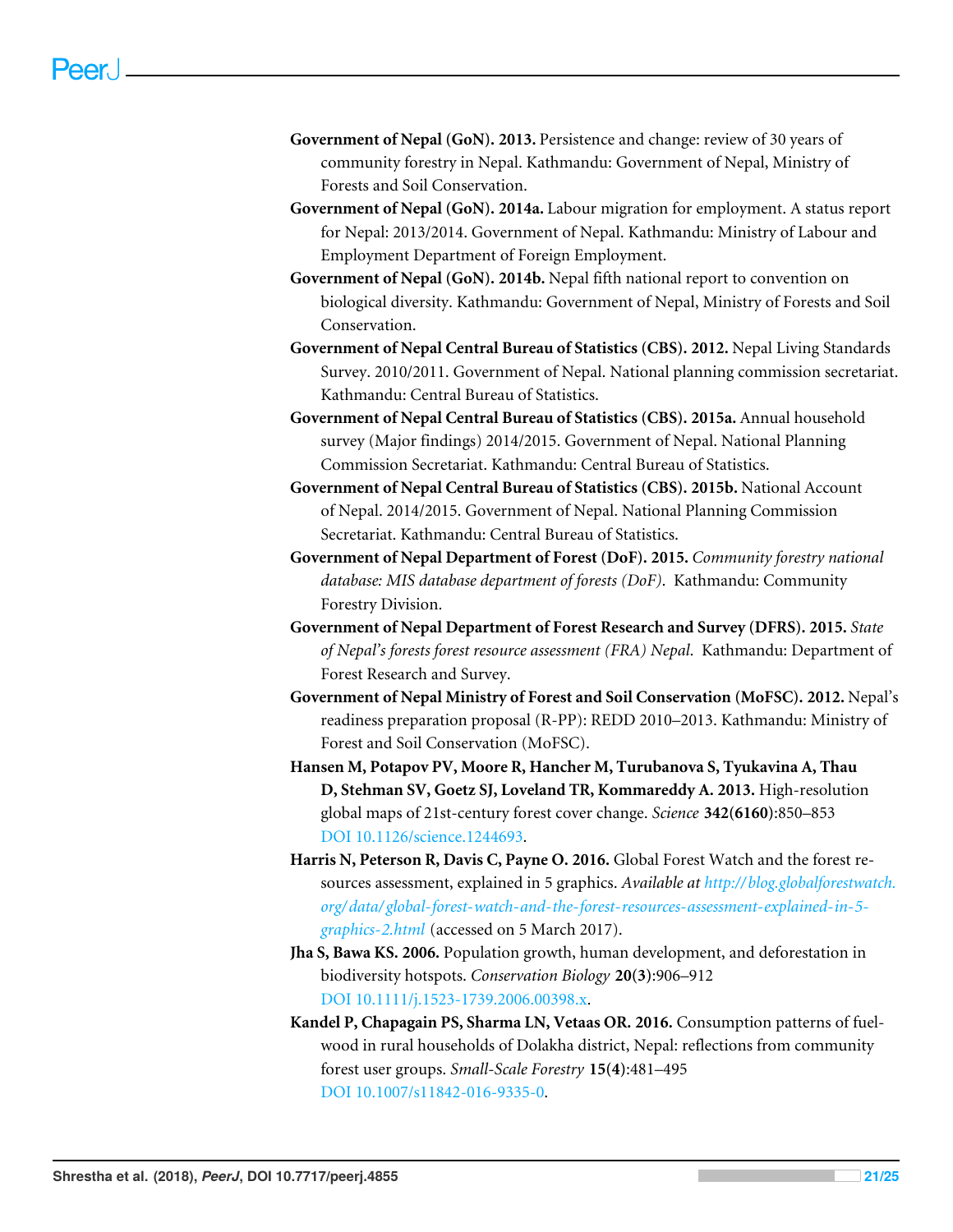- <span id="page-21-5"></span>**Kanninen M, Murdiyarso D, Seymour F, Angelsen A, Wunder S, German L. 2007.** *Do trees grow on money? The implications of deforestation research for policies to promote REDD*. Kota Bogar: Center for International Forestry Research (CIFOR).
- <span id="page-21-2"></span>**Keenan RJ, Reams GA, Achard F, De Freitas JV, Grainger A, Lindquist E. 2015.** Dynamics of global forest area: results from the FAO. Global Forest Resources Assessment. *Forest Ecology & Management* **352**:9–20 [DOI 10.1016/j.foreco.2015.06.014.](http://dx.doi.org/10.1016/j.foreco.2015.06.014)
- <span id="page-21-4"></span>**Kissinger GM, Herold M, De Sy V. 2012.** *Drivers of deforestation and forest degradation: a synthesis report for REDD+ policymakers*. Vancouver: Lexeme Consulting.
- <span id="page-21-12"></span>**Lambin EF. 1997.** Modelling and monitoring land-cover change processes in tropical regions. *Progress in Physical Geography* **21(3)**:375–393.
- <span id="page-21-0"></span>**Lambrechts C, Wilkie ML, Rucevska I. 2009.** *Vital forest graphics*. Rome: Food and Agriculture Organization of the United Nations.
- <span id="page-21-8"></span>**Land Resources Mapping Project (LRMP). 1986.** Land resources mapping project, Kathmandu, Nepal. Kathmandu: Survey Department HMGN and Kenting Earth Science.
- <span id="page-21-9"></span>**Latham J, Cumani R, Rosati I, Bloise M. 2014.** Global land cover share (GLC-SHARE) database beta-release version 10-2014. Rome, Italy: FAO. *Available at [http://www.fao.](http://www.fao.org/uploads/media/glc-share-doc.pdf) [org/ uploads/media/ glc-share-doc.pdf](http://www.fao.org/uploads/media/glc-share-doc.pdf)* .
- <span id="page-21-6"></span>**Laurance WF, Balmford A. 2013.** Land use: a global map for road building. *Nature* **495(7441)**:308–309 [DOI 10.1038/495308a.](http://dx.doi.org/10.1038/495308a)
- <span id="page-21-3"></span>**Le Quéré C, Andrew RM, Canadell JG, Sitch S, Korsbakken JI, Peters GP, Manning AC, Boden TA, Tans PP, Houghton RA, Keeling RF. 2016.** Global carbon budget 2016. *Earth System Science Data* **8(2)**:605–649 [DOI 10.5194/essd-8-605-2016.](http://dx.doi.org/10.5194/essd-8-605-2016)
- <span id="page-21-7"></span>**Le Saout S, Hoffmann M, Shi Y, Hughes A, Bernard C, Brooks TM, Bertzky B, Butchart SH, Stuart SN, Badman T, Rodrigues AS. 2013.** Protected areas and effective biodiversity conservation. *Science* **342(6160)**:803–805 [DOI 10.1126/science.1239268.](http://dx.doi.org/10.1126/science.1239268)
- <span id="page-21-13"></span>**Leibundgut G, Sudmeier-Rieux K, Devkota S, Jaboyedoff M, Derron MH, Penna I, Nguyen L. 2016.** Rural earthen roads impact assessment in Phewa watershed, Western region, Nepal. *Geoenvironmental Disasters* **3(1)**:Article 13.
- <span id="page-21-1"></span>**Lindenmayer DB, Margules CR, Botkin DB. 2000.** Indicators of biodiversity for ecologically sustainable forest management. *Conservation Biology* **14(4)**:941–950 [DOI 10.1046/j.1523-1739.2000.98533.x.](http://dx.doi.org/10.1046/j.1523-1739.2000.98533.x)
- <span id="page-21-11"></span>**Liu DS, Iverson LR, Brown S. 1993.** Rates and patterns of deforestation in the Philippines: application of geographic information system analysis. *Forest Ecology and Management* **57(1-4)**:1–16 [DOI 10.1016/0378-1127\(93\)90158-J.](http://dx.doi.org/10.1016/0378-1127(93)90158-J)
- <span id="page-21-10"></span>**Matin MA, Chitale VS, Murthy MS, Uddin K, Bajracharya B, Pradhan S. 2017.** Understanding forest fire patterns and risk in Nepal using remote sensing, geographic information system and historical fire data. *International Journal of Wildland Fire* **26(4)**:276–86 [DOI 10.1071/WF16056.](http://dx.doi.org/10.1071/WF16056)
- <span id="page-21-14"></span>**Meyfroidt P, Lambin EF. 2008.** The causes of the reforestation in Vietnam. *Land Use Policy* **25(2)**:182–197 [DOI 10.1016/j.landusepol.2007.06.001.](http://dx.doi.org/10.1016/j.landusepol.2007.06.001)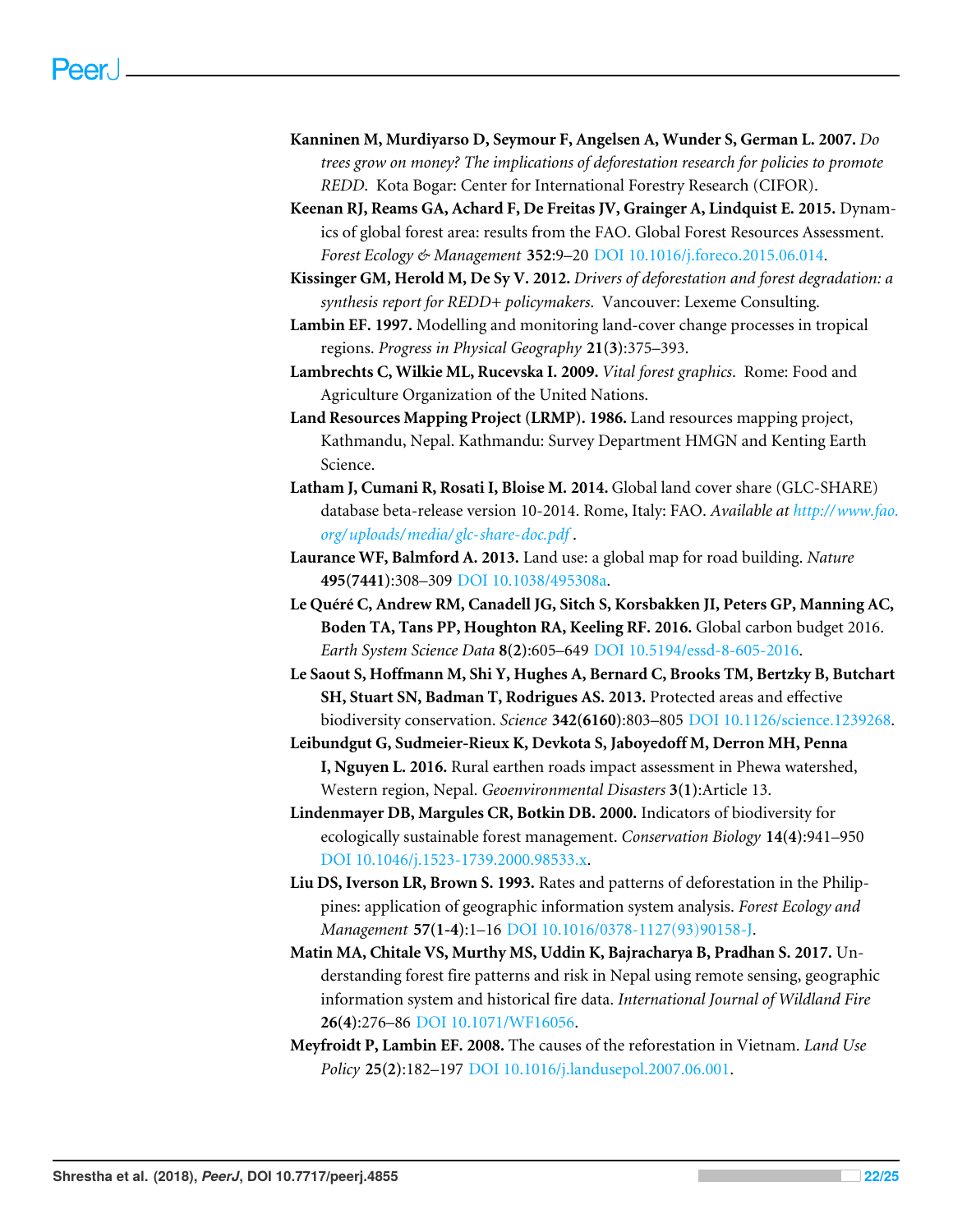- <span id="page-22-3"></span>**Meyfroidt P, Lambin EF. 2011.** Global forest transition: prospects for an end to deforestation. *Annual Review of Environment and Resources* **36**:343–371 [DOI 10.1146/annurev-environ-090710-143732.](http://dx.doi.org/10.1146/annurev-environ-090710-143732)
- <span id="page-22-1"></span>**Morton DC, DeFries RS, Shimabukuro YE, Anderson LO, Arai E, Del Bon Espirito-Santo F, Freitas R, Morisette J. 2006.** Cropland expansion changes deforestation dynamics in the southern Brazilian Amazon. *Proceedings of the National Academy of Sciences of the United States of America* **103(39)**:14637–14641 [DOI 10.1073/pnas.0606377103.](http://dx.doi.org/10.1073/pnas.0606377103)
- <span id="page-22-4"></span>**Nagendra H. 2009.** In: Southworth J, ed. *Reforestation and regrowth in the human dominated landscapes of South Asia in Reforesting Landscapes*. *Landscape Series*, vol. 10. Dordrecht: Springer, 149–174 [DOI 10.1007/978-1-4020-9656-3\\_7.](http://dx.doi.org/10.1007/978-1-4020-9656-3_7)
- <span id="page-22-11"></span>**National Planning Commission/United Nations Development Program (NPC/UNDP). 2014.** Nepal human development report: beyond geography unlocking human potential. National Planning Commission, Government of Nepal and United Nations Development Programme, Nepal.
- <span id="page-22-5"></span>**Newton P, Schaap B, Fournier M, Cornwall M, Rosenbach DW, DeBoer J, Whittemore J, Stock R, Yoders M, Brodnig G, Agrawal A. 2015.** Community forest management and REDD+. *Forest Policy and Economics* **56**:27–37 [DOI 10.1016/j.forpol.2015.03.008.](http://dx.doi.org/10.1016/j.forpol.2015.03.008)
- <span id="page-22-7"></span>**Niraula RR, Gilani H, Pokharel BK, Qamer FM. 2013.** Measuring impacts of community forestry program through repeat photography and satellite remote sensing in the Dolakha district of Nepal. *Journal of Environment and Management* **126**:20–29.
- <span id="page-22-6"></span>**Pagdee A, Kim YS, Daugherty PJ. 2006.** What makes community forest management successful: a meta-study from community forests throughout the world. *Society and Natural Resources* **19(1)**:33–52 [DOI 10.1080/08941920500323260.](http://dx.doi.org/10.1080/08941920500323260)
- <span id="page-22-0"></span>**Pan Y, Birdsey RA, Fang J, Houghton R, Kauppi PE, Kurz WA, Phillips OL, Shvidenko A, Lewis SL, Canadell JG, Ciais P. 2011.** A large and persistent carbon sink in the world's forests. *Science* **333(6045)**:988–993 [DOI 10.1126/science.1201609.](http://dx.doi.org/10.1126/science.1201609)
- <span id="page-22-10"></span>**Paudel KP, Tamang S, Shrestha KK. 2014.** Transforming land and livelihood: analysis of agricultural land abandonment in the Mid Hills of Nepal. *Journal of Forest and Livelihood* **12(1)**:11–19.
- <span id="page-22-2"></span>**Porter-Bolland L, Ellis EA, Guariguata MR, Ruiz-Mallén I, Negrete-Yankelevich S, Reyes-García V. 2012.** Community managed forests and forest protected areas: an assessment of their conservation effectiveness across the tropics. *Forest Ecology and Management* **268**:6–17 [DOI 10.1016/j.foreco.2011.05.034.](http://dx.doi.org/10.1016/j.foreco.2011.05.034)
- <span id="page-22-8"></span>**Poudel NR, Fuwa N, Otsuka K. 2015.** The impacts of a community forestry program on forest conditions management intensity and revenue generation in the Dang district of Nepal. *Environment and Development Economics* **20(02)**:259–281 [DOI 10.1017/S1355770X14000473.](http://dx.doi.org/10.1017/S1355770X14000473)
- <span id="page-22-12"></span>**R Core Team. 2017.** R: a language and environment for statistical computing. Vienna: R Foundation for Statistical Computing. *Available at <https://www.R-project.org>* .
- <span id="page-22-9"></span>**REDD Implementation Center. 2013.** Assessment of land use forest policy and governance in Nepal. REDD Implementation Center (RIC). Kathmandu: Ministry of Forest and Soil Conservation, Government of Nepal.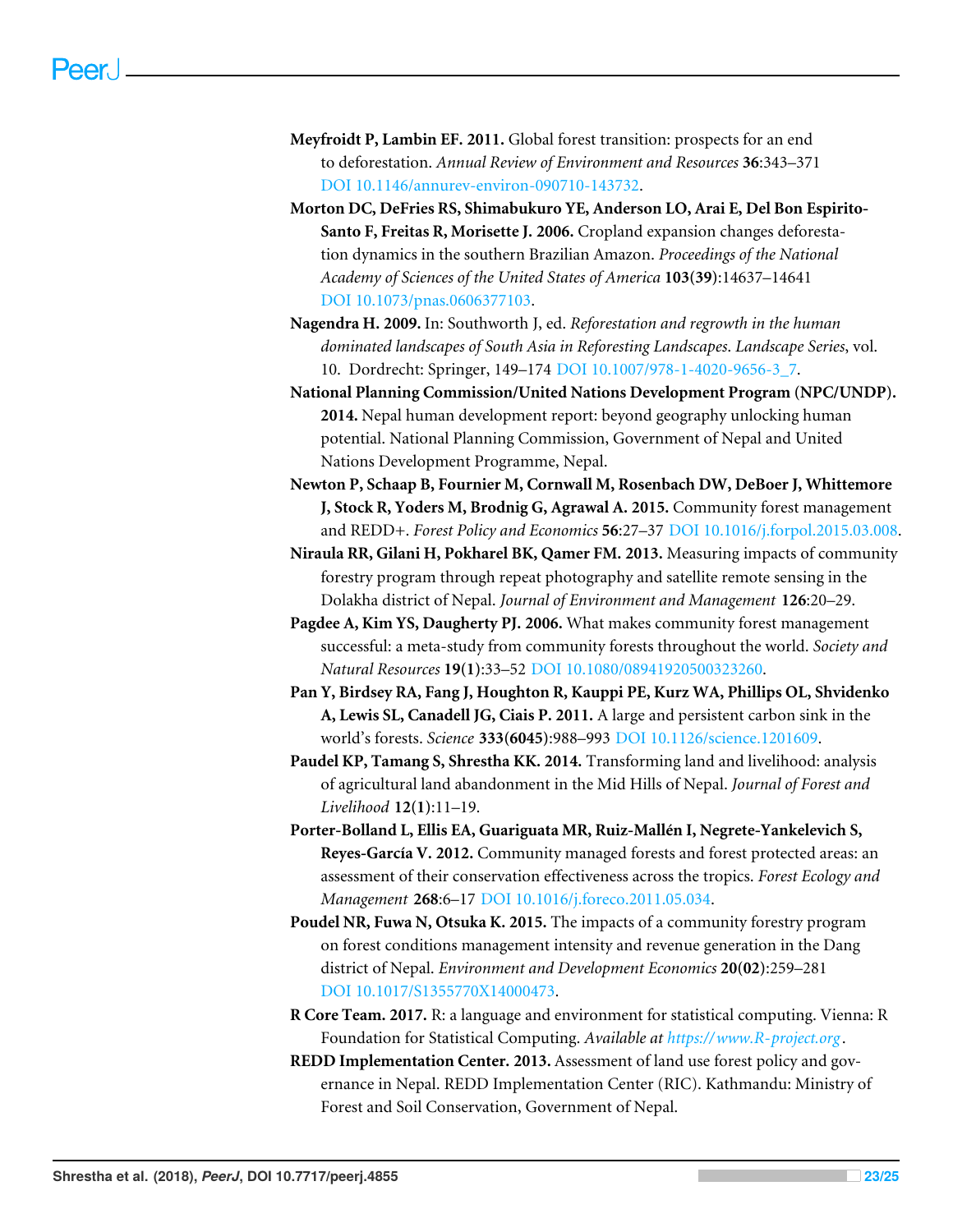- <span id="page-23-11"></span>**Redo DJ, Grau HR, Aide TM, Clark ML. 2012.** Asymmetric forest transition driven by the interaction of socioeconomic development and environmental heterogeneity in Central America. *Proceedings of the National Academy of Sciences* **109(23)**:8839–8844 [DOI 10.1073/pnas.1201664109.](http://dx.doi.org/10.1073/pnas.1201664109)
- <span id="page-23-3"></span>**Rudel TK, Schneider L, Uriarte M, Turner BL, DeFries R, Lawrence D, Geoghegan J, Hecht S, Ickowitz A, Lambin EF, Birkenholtz T. 2009.** Agricultural intensification and changes in cultivated areas 1970–2005. *Proceedings of the National Academy of Sciences of the United States of America* **106(49)**:20675–20680 [DOI 10.1073/pnas.0812540106.](http://dx.doi.org/10.1073/pnas.0812540106)
- <span id="page-23-10"></span>**Rudel TK, Sloan S, Chazdon R, Grau R. 2016.** The drivers of tree cover expansion: global temperate and tropical zone analyses. *Land Use Policy* **58**:502–513 [DOI 10.1016/j.landusepol.2016.08.024.](http://dx.doi.org/10.1016/j.landusepol.2016.08.024)
- <span id="page-23-9"></span>**Sasaki N, Putz FE. 2009.** Critical need for new definitions of ''forest'' and ''forest degradation'' in global climate change agreements. *Conservation Letters* **2(5)**:226–232 [DOI 10.1111/j.1755-263X.2009.00067.x.](http://dx.doi.org/10.1111/j.1755-263X.2009.00067.x)
- <span id="page-23-2"></span>**Shimada M, Itoh T, Motooka T, Watanabe M, Shiraishi T, Thapa R, Lucas R. 2014.** New global forest/non-forest maps from ALOS PALSAR data (2007–2010). *Remote Sensing of Environment* **155**:13–31 [DOI 10.1016/j.rse.2014.04.014.](http://dx.doi.org/10.1016/j.rse.2014.04.014)
- <span id="page-23-4"></span>**Sloan S, Sayer JA. 2015.** Forest resources assessment of 2015 shows positive global trends but forest loss and degradation persist in poor tropical countries. *Forest Ecology and Management* **352**:134–145 [DOI 10.1016/j.foreco.2015.06.013.](http://dx.doi.org/10.1016/j.foreco.2015.06.013)
- <span id="page-23-5"></span>**Tole L. 2010.** Reforms from the ground up: a review of community-based forest management in tropical developing countries. *Environmental Management* **45(6)**:1312–1331 [DOI 10.1007/s00267-010-9489-z.](http://dx.doi.org/10.1007/s00267-010-9489-z)
- <span id="page-23-7"></span>**Uddin K, Chaudhary S, Chettri N, Kotru R, Murthy M, Chaudhary RP, Ning W, Shrestha SM, Gautam SK. 2015a.** The changing land cover and fragmenting forest on the Roof of the World: a case study in Nepal's Kailash Sacred Landscape. *Landscape and Urban Planning* **141**:1–10a [DOI 10.1016/j.landurbplan.2015.04.003.](http://dx.doi.org/10.1016/j.landurbplan.2015.04.003)
- <span id="page-23-8"></span>**Uddin K, Gilani H, Murthy MSR, Kotru R, Qamer FM. 2015b.** Forest condition monitoring using very-high-resolution satellite imagery in a remote mountain watershed in Nepal. *Mountain Research and Development* **35(3)**:264–277 [DOI 10.1659/MRD-JOURNAL-D-14-00074.1.](http://dx.doi.org/10.1659/MRD-JOURNAL-D-14-00074.1)
- <span id="page-23-6"></span>**UN-REDD/REDD Cell. 2014.** Understanding drivers and causes of deforestation and forest degradation in Nepal: potential policies and measures for REDD+. Discussion paper. *Available at [http://www.tinyurl.com/ nepal-drivers-redd](http://www.tinyurl.com/nepal-drivers-redd)* (accessed on April 2016).
- <span id="page-23-1"></span>**Wagner A, Yap DLT, Yap HT. 2015.** Drivers and consequences of land use patterns in a developing country rural community. *Agriculture, Ecosystem and Environment* **214**:78–85 [DOI 10.1016/j.agee.2015.08.016.](http://dx.doi.org/10.1016/j.agee.2015.08.016)
- <span id="page-23-0"></span>**Wasiq M, Ahmad M. 2004.** *Sustaining forests: a development strategy*. Washington D.C.: World Bank, 99.